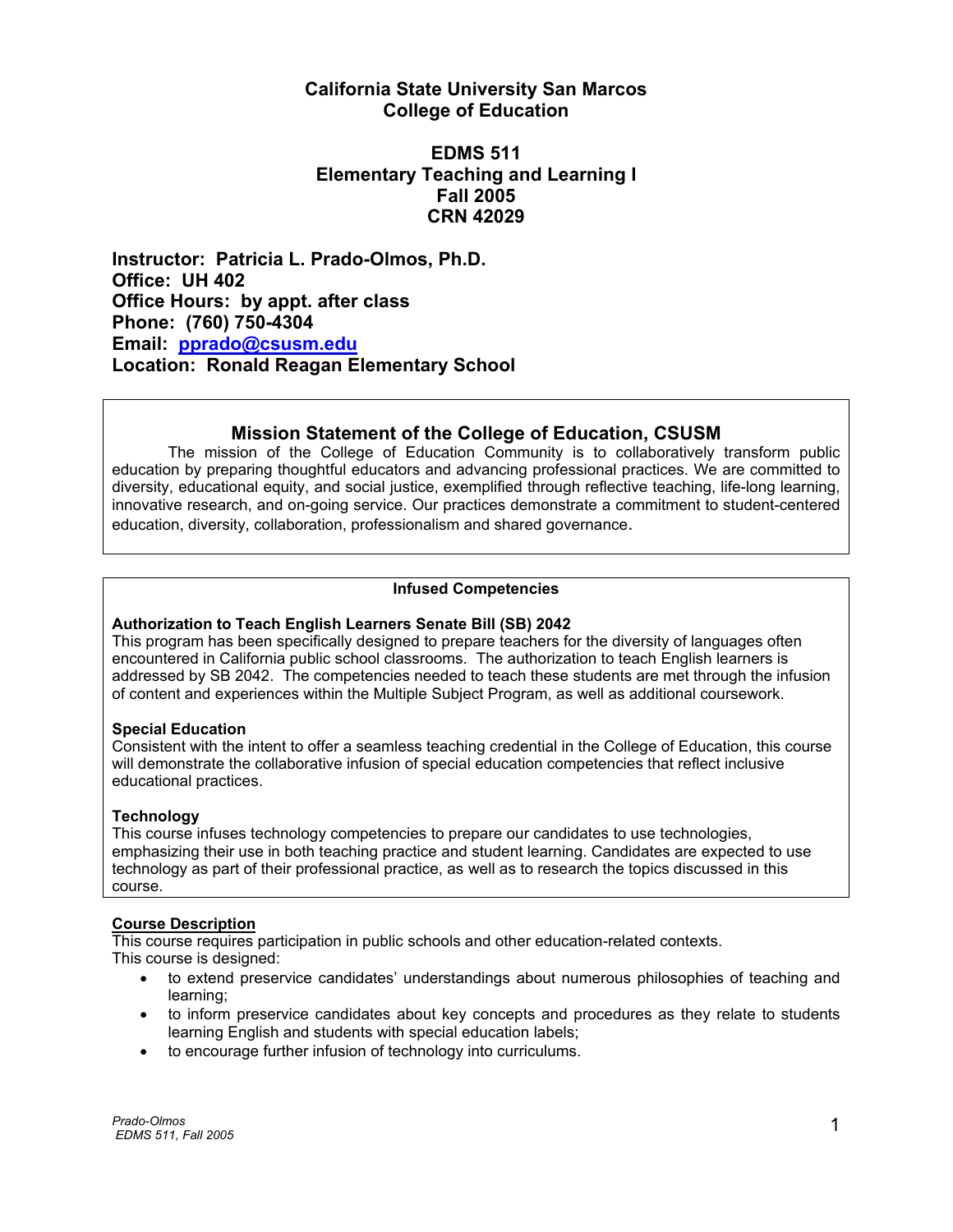# **Course Objectives**

The purposes of this course are threefold:

- to expand preservice candidates knowledge about general learning theories and experiences with a range of pedagogical practices;
- to enhance preservice candidates' awareness of the multiple perspectives and learning styles that exist in diverse classrooms and other education-related settings;
- to provide a safe environment for preservice candidates' discussion of, and experimentation with, a variety of techniques and methods of instruction.

# **Teacher Performance Expectations (TPE) Competencies**

This course is designed to help teachers seeking the Multiple Subjects Credential to develop the skills, knowledge, and attitudes necessary to assist schools and districts in implementing effective programs for students. The successful candidate will be able to merge theory and practice in order to realize a comprehensive and extensive educational program for all students. The following TPE's are primarily addressed in this course:

TPE 6d – Engaging and supporting all learners (Student Study Team Assignment)

TPE 10 – Creating & managing effective instructional time (Classroom Management Assignment

# **Required Texts**

- Tomlinson, Carol Ann. (1999). *The Differentiated Classroom: Responding to the needs of all learners*. Alexandria, VA: Association for Supervision and Curriculum Development. ISBN # 0-87120-342-1 (Available as an e-book online.)
- Choate, J. S. (2004) *Successful inclusive teaching (4rd ed.)* Needham, MA: Allyn & Bacon.
- Villa, R. and Thousand, J. (1995). *Creating an Inclusive School*. Alexandria, VA: Association for Supervision and Curriculum Development.
- Woo, K., Valadez, G., Marion, R. (2004). *Elementary Teaching and Learning*. Boston, MA: Pearson Custom Publishing.
- Task Stream Electronic Portfolio, Must register and pay fee online prior to first class @ www.TaskStream.com (register for 1 year minimum).

### **Accommodation for Disabilities**

Please discuss your needs with the instructor within the first week of the semester & contact Disabled Student Services, 5025A Craven Hall, (760) 750-4905 or (760) 750-4909 (TDD).

### **Plagiarism**

All work submitted for this course should reflect students' efforts. When relying on supporting documents authored by others, cite them clearly and completely using American Psychological Association (APA) manual, 5<sup>th</sup> edition. Failure to do so may result in failure of the course.

### **Grading Policy**

All students will come prepared to class; readings and homework assignments are listed on the dates on which they are due.

All required work is expected to be on time. One grade level will be deducted for each class meeting for which it is late (e.g., an "A" assignment that is submitted one class session late will be marked down to a "B"). Unless prior instructor approval is secured, assignments will not be accepted three class sessions after which they are due. Exceptions will be handled on a case-by-case basis, as determined by the instructor.

It is expected that students will proofread and edit their assignments prior to submission. Students will ensure that the text is error-free (grammar, spelling), and ideas are logically and concisely presented. The assignment's grade will be negatively affected as a result of this oversight. Each written assignment will be graded approximately 80% on content and context (detail, logic, synthesis of information, depth of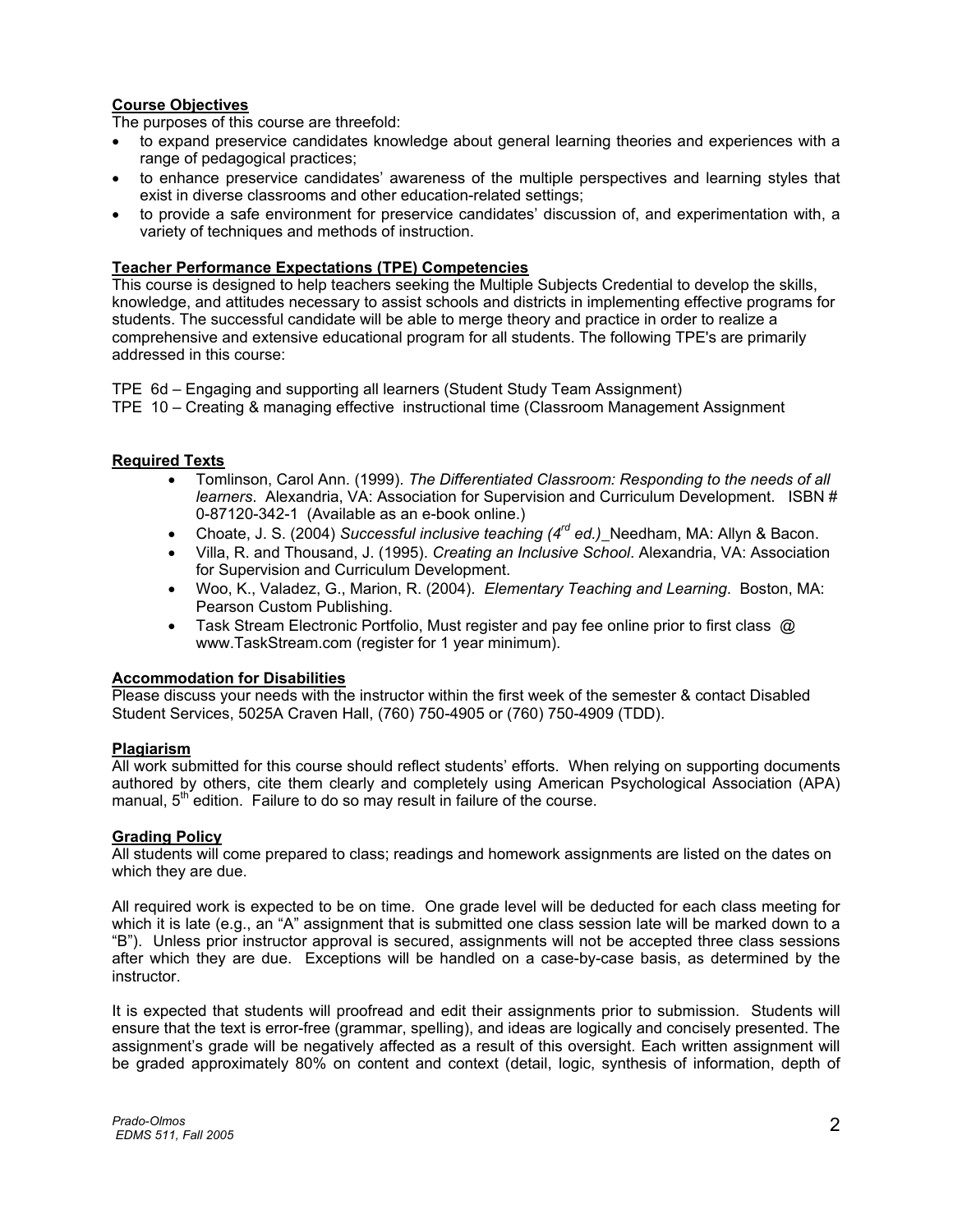analysis, etc.), and 20% on mechanics (grammar, syntax, spelling, format, uniformity of citation, etc.). All citations, where appropriate, will use American Psychological Association (APA) format. Consult American Psychological Association (APA) Manual, 5<sup>th</sup> edition for citation guidance.

Grading will also include a component of "professional demeanor." Students will conduct themselves in ways that are generally expected of those who are entering the education profession. This includes but is not limited to:

- On-time arrival to all class sessions;
- Advance preparation of readings and timely submission of assignments;
- Respectful participation in all settings (e.g., whole group, small group, in/outside of class);
- Carefully considered, culturally aware approaches to solution-finding.

| <b>Course Assignments</b>   |               |               |               |                    |
|-----------------------------|---------------|---------------|---------------|--------------------|
| Observation                 |               |               | 10 points     |                    |
| Lesson Plan                 |               |               | 20 points     |                    |
| <b>Student Study Team</b>   |               |               | 20 points     |                    |
| Classroom Management        |               |               | 15 Points     |                    |
| <b>Electronic Portfolio</b> |               |               | 10 points     |                    |
| Peer Teaching demonstration |               |               | 10 points     |                    |
| Attendance/Participation    |               |               | 15 points     |                    |
| <b>Total</b>                |               |               | 100 points    |                    |
| <b>Grading Scale</b>        |               |               |               |                    |
| $A = 93 - 100$              | $B+=86-89$    | $C+= 77-79$   |               |                    |
| $A = 90 - 92$               | B=83-86       | $C = 73-76$   | $D = 60 - 69$ | $F = 59$ or lower. |
|                             | $B = 80 - 82$ | $C - 70 - 72$ |               |                    |

**Please note assignments are due whether or not you are present in class that day.** 

# **While this syllabus is carefully planned, it may be modified at any time in response to the needs and interests of the class.**

### **College of Education Attendance Policy**

Due to the interactive nature of courses in the COE, and the value placed on the contributions of every student, students are expected to prepare for, attend, and participate in all classes. For extenuating circumstances contact the instructors **before** class is missed, and make arrangements to make up what was missed. At minimum, a student must attend more than 80% of class time, or s/he may not receive a passing grade for the course. If a student misses two class sessions or is late (or leaves early) for more than three sessions, the highest possible grade earned will be a "C". **Notification of absences does not allow students to assume they are automatically excused from class or making up missed class.**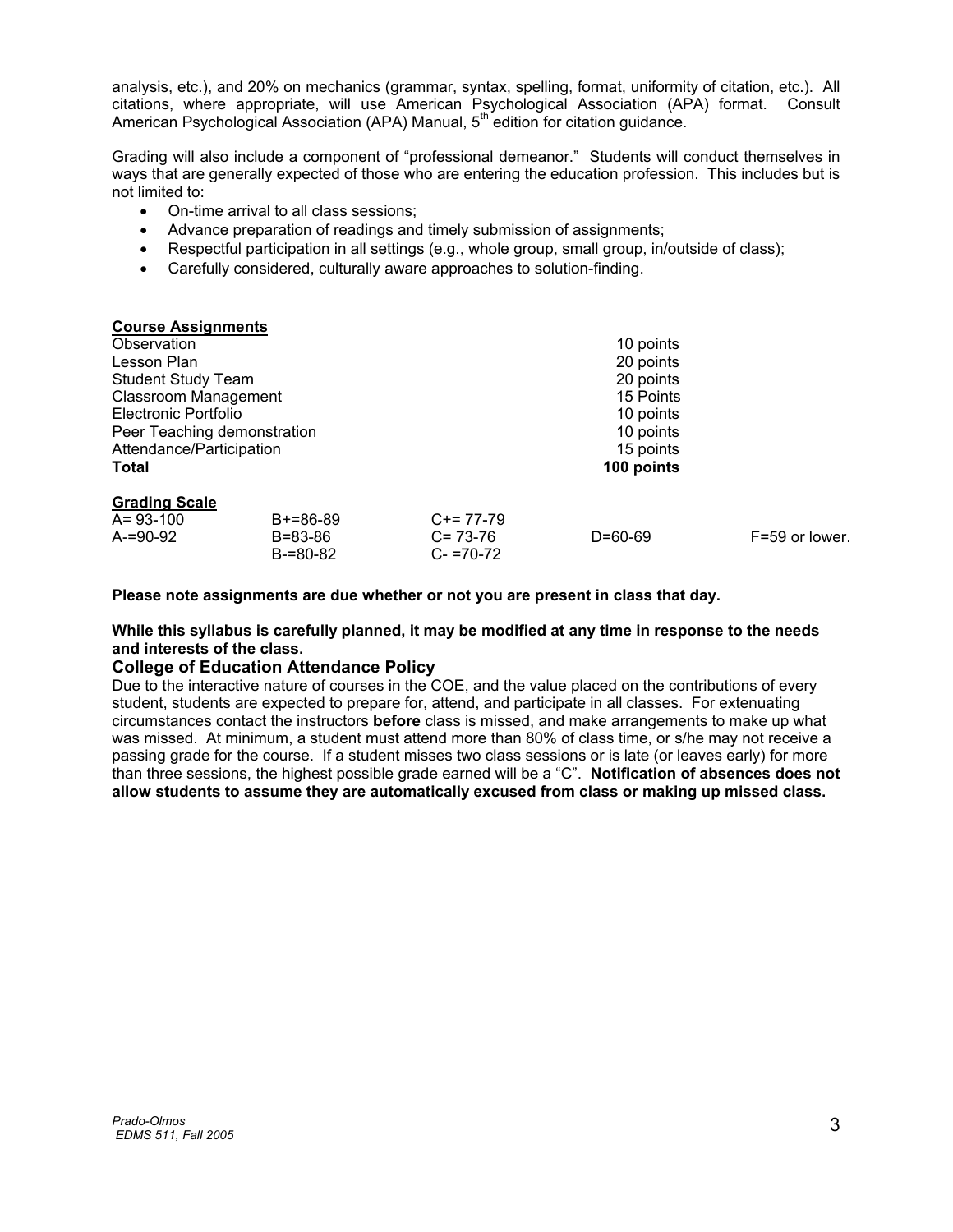# **Course Outline (Timeline Subject to Change pending "Teachable" Moments)**

| <b>Date</b>                | <b>Topic</b>                                                                                                                                                                                                     | <b>Reading Assignment Due</b>                                                                                                                                              |
|----------------------------|------------------------------------------------------------------------------------------------------------------------------------------------------------------------------------------------------------------|----------------------------------------------------------------------------------------------------------------------------------------------------------------------------|
| Session 1<br>$8-29-05$     | I Introduction/Course Overview<br><b>Community Building</b><br><b>Mandates for Educators</b><br><b>CSTP/TPE</b><br><b>Student Centered Teaching &amp;</b><br>Learning: Principles of Constructivist<br>Education | Readings in class<br>Video - Kay Tolliver                                                                                                                                  |
| Session 2<br>$9 - 5 - 05$  | <b>HOLIDAY</b>                                                                                                                                                                                                   |                                                                                                                                                                            |
| Session 3<br>$9 - 12 - 05$ | Lesson Plans: What are they? Why<br>do we write them? How do I start?<br>Peer Teaching Intro to TaskStream<br>(computer lab)<br>Peer Teaching<br><b>Observation Activity DUE</b>                                 | Choate: Ch. 3<br>Tomlinson: Chs. 4 & 5<br>Woo, et. al.: Assessing Student<br>Learning & Access to the General<br><b>Education Curriculum for All</b>                       |
| Session 4<br>$9 - 19 - 05$ | <b>Student Centered Teaching &amp;</b><br>Learning: Principles of Constructivist<br>Education cont.                                                                                                              | Villa/Thousand: Chapters 1, 2, & 7<br>Choate: Chapter 1 & 2<br>Tomlinson: Chs. 1, 2, 3<br>Woo, et al,: Student-centered and<br>Constructivist approaches to<br>Instruction |
| Session 5<br>$9 - 26 - 05$ | Introduction to SST<br>Peer Teaching                                                                                                                                                                             | <b>SST Lecturette</b><br>Videos<br>Choate: Ch: 16<br>Woo, et al,: Group Differences                                                                                        |
| Session 6<br>$10 - 3 - 05$ | <b>Structures and Procedures</b><br><b>Classroom Management</b><br>Peer Teaching<br><b>Lesson Plan DUE</b>                                                                                                       | Choate: Ch. 15<br>Tomlinson: Chs. 7, 8 & 9<br>Woo, et. al.: Creating Learning<br>Environments                                                                              |
| Session 7<br>10-10-05      | Peer Teaching<br><b>SST Presentations</b><br><b>SST DUE</b>                                                                                                                                                      | <b>NO Readings</b>                                                                                                                                                         |
| Session 8<br>10-17-05      | <b>Classroom management DUE</b><br>Demo Lesson<br><b>Course Review</b><br>TaskStream - assist students to<br>upload assignments to their<br>electronic portfolio                                                 | <b>NO Readings</b>                                                                                                                                                         |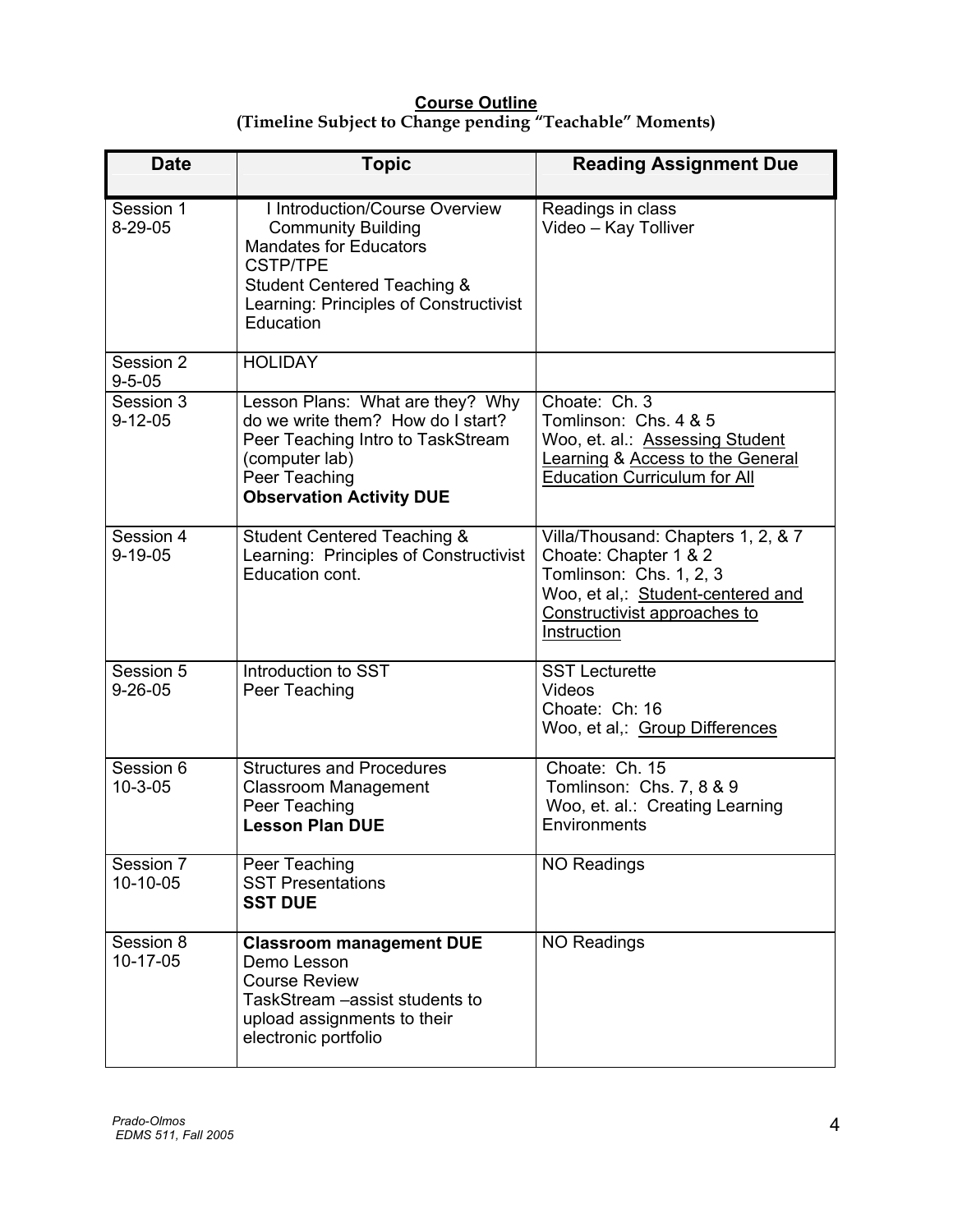| SB 2042 - Authorization to Teach English Learners Competencies |  |  |
|----------------------------------------------------------------|--|--|
|                                                                |  |  |

| PART 1: LANGUAGE STRUCTURE                        | PART 2:<br>METHODOLOGY OF                   | <b>PART 3: CULTURE AND</b>                    |
|---------------------------------------------------|---------------------------------------------|-----------------------------------------------|
| AND FIRST- AND SECOND-LANGUAGE                    | <b>BILINGUAL ENGLISH LANGUAGE</b>           | <b>CULTURAL DIVERSITY</b>                     |
| <b>DEVELOPMENT</b>                                | DEVELOPMENT, AND CONTENT                    |                                               |
|                                                   | <b>INSTRUCTION</b>                          |                                               |
| I. Language Structure and Use: Universals and     | I. Theories and Methods of Bilingual        | I. The Nature of Culture                      |
| Differences (including the structure of           | Education                                   |                                               |
| English)                                          |                                             |                                               |
| A. The sound systems of language (phonology)      | A. Foundations                              | A. Definitions of culture                     |
| <b>B.</b> Word formation (morphology)             | <b>B.</b> Organizational models: What works | <b>B.</b> Perceptions of culture              |
|                                                   | for whom?                                   |                                               |
| C. Syntax                                         | C. Instructional strategies                 | Intragroup differences (e.g.,<br>C.           |
|                                                   |                                             | ethnicity, race, generations,                 |
|                                                   |                                             | and micro-cultures)                           |
| D. Word meaning (semantics)                       | II. Theories and Methods for Instruction    | D. Physical geography and its                 |
|                                                   | In and Through English                      | effects on culture                            |
|                                                   | Teacher delivery for both English<br>A.     |                                               |
| E. Language in context                            | language development and content            | E. Cultural congruence                        |
|                                                   | instruction                                 |                                               |
| F. Written discourse                              | B. Approaches with a focus on English       | II. Manifestations of Culture:                |
|                                                   | language development                        | <b>Learning About Students</b>                |
| G. Oral discourse                                 | C. Approaches with a focus on content       | A. What teachers should learn                 |
|                                                   | area instruction (specially designed        | about their students                          |
|                                                   | academic instruction delivered in           |                                               |
|                                                   | English)                                    |                                               |
| H. Nonverbal communication                        | D. Working with paraprofessionals           | <b>B.</b> How teachers can learn about        |
|                                                   |                                             | their students                                |
| II. Theories and Factors in First- and Second-    | III. Language and Content Area              | C. How teachers can use what they             |
| Language Development                              | Assessment                                  | learn about their students                    |
|                                                   |                                             | (culturally-responsive                        |
|                                                   |                                             | pedagogy)                                     |
| A. Historical and current theories and models     |                                             | <b>III.</b> Cultural Contact                  |
| of language analysis that have implications for   | A. Purpose                                  |                                               |
| second-language development and pedagogy          |                                             |                                               |
| Psychological factors affecting first- and<br>В.  | <b>B.</b> Methods                           | A. Concepts of cultural contact               |
| second-language development                       |                                             |                                               |
| Socio-cultural factors affecting first- and<br>C. | C. State mandates                           | individual<br>of<br>cultural<br><b>Stages</b> |
| second-language development                       |                                             | contact                                       |
| Pedagogical factors affecting first- and<br>D.    | $\overline{D}$ . Limitations of assessment  | C. The dynamics of prejudice                  |
| second-language development                       |                                             |                                               |
| E. Political factors affecting first- and second- | E. Technical concepts                       | conflict<br>D.<br>Strategies<br>for           |
| language development                              |                                             | resolution                                    |

CLAD Competencies addressed in this course:

- \*Test 2, I, A4-(Methodology of Bilingual, English Language Development and Content Instruction) The relationship between teacher expectations and student achievement.
- \*Test 2, I, C2-Classroom organization
- \*Test 2, II, A (Theories and Methods for Instruction in and Through English) Teacher delivery for both English language development, and content instruction.
- \*Test 2, II, C –Approaches with a focus on content area instruction (SDAIE)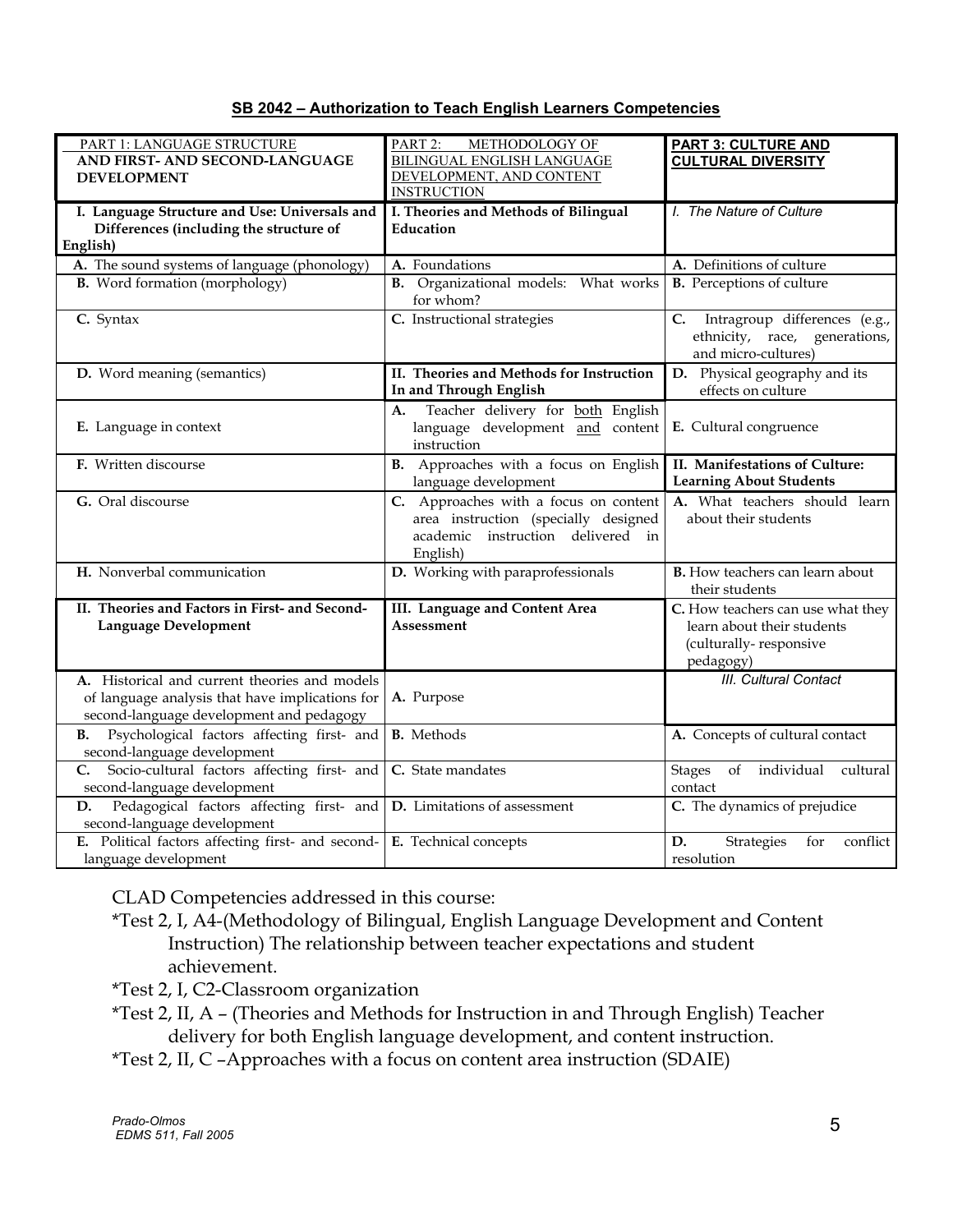- \*Test 2, III, A & B-C- (Language and Content Area Assessment)-Purpose, Methods and State Mandates
- \*Test 2, III, D1, D2b, D2c, 3, E-Limitations of Assessment
- \*Test 3, II, A4-(Culture and Cultural Diversity) Manifestations of Culture: Learning about Students-Learning Styles
- \*Test 3, II, B & C-How teachers can learn about their students & How teachers can use what they learn about their students (culturally responsive pedagogy)

\*Test 3, III, C & D- (Cultural Contact) The dynamics of prejudice and strategies for conflict resolution.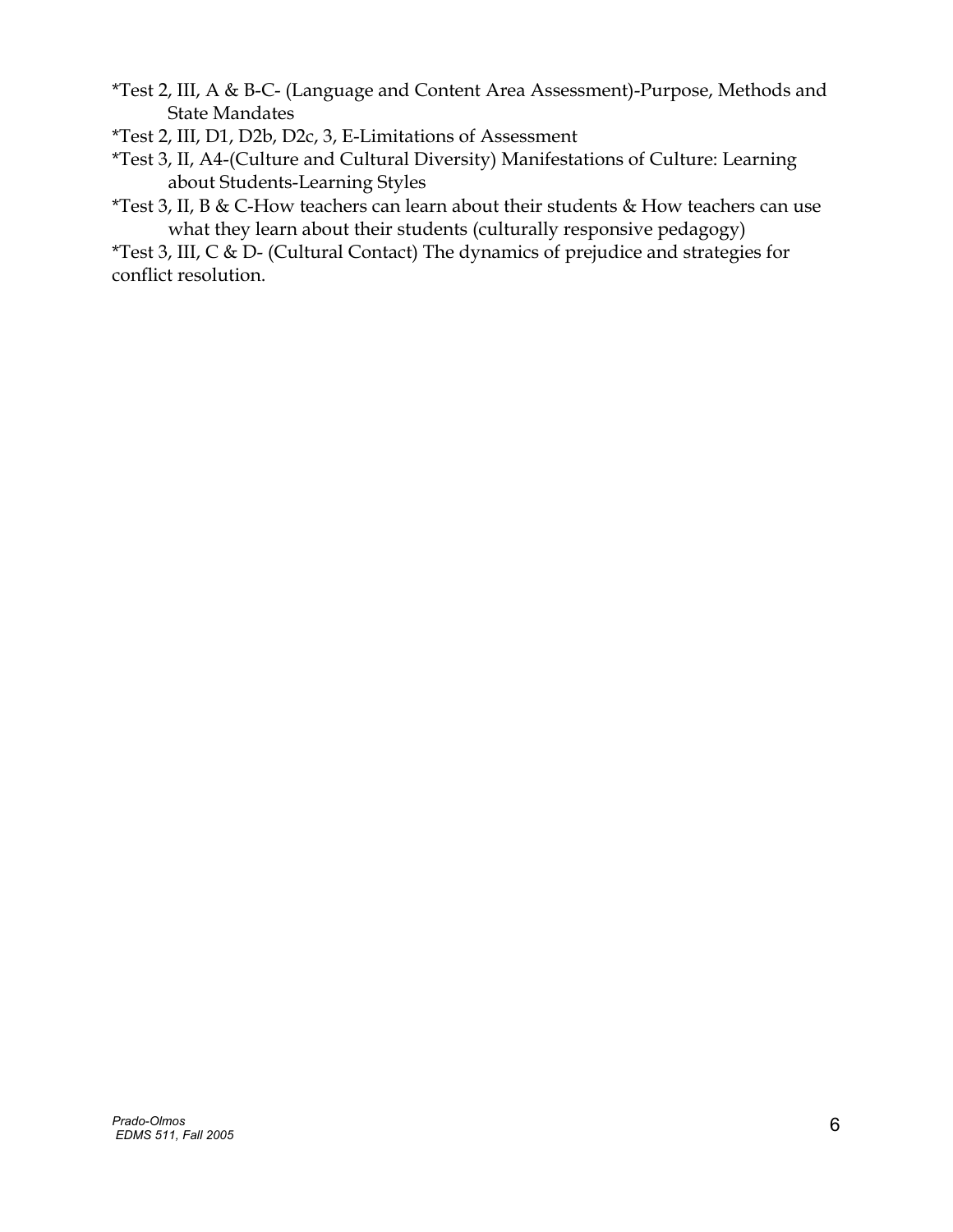# **Observation - Objective Observer 10 points**

**Learner Outcomes:** Teacher candidates will apply their knowledge of professional observation skills, including identification of major characteristics of the learning and social behaviors of typical and atypical students:

- Teacher candidates are able to differentiate between professional and unprofessional observation skills
- Teacher candidates are able to record what they observe
- Teacher candidates are able to write up their observation notes with recommendations for curriculum and instructional implications

**Assessment:** Teacher candidates will apply their knowledge of professional observation skills and curriculum and instructional strategies

- 1) to observe a student
- 2) take objective notes on the student's behavior, and
- 3) write up a report summarizing the observation and make educational recommendations for the student.

| <b>Resources</b>          | Title and necessary information:                                                                                                                                                                                                                          |
|---------------------------|-----------------------------------------------------------------------------------------------------------------------------------------------------------------------------------------------------------------------------------------------------------|
| Textbook/chapters         | Choate, J. S. (2004) Successful inclusive teaching (4 <sup>rd</sup> ed.) Needham, MA: Allyn &<br>Bacon. Chapters 1-3                                                                                                                                      |
| <b>Internet Resources</b> | Tomlinson, Carol Ann. (1999). The Differentiated Classroom: Responding to the<br>needs of all learners. Alexandria, VA: Association for Supervision and Curriculum<br>Development. ISBN # 0-87120-342-1 (Available free through CSUSM ebooks<br>library.) |

# **Task Guidelines**

- 1. Identify a K-12 student to observe.
	- a. DO NOT observe a student in your own class, or a child whom you already know. Being objective is critical to good observation.
	- b. Chose a child that represents a difference, student learning English, student that is an accelerated learner, student that has a special education label under IDEA or ADA, student that is shy…)
- 2. Please observe the student for 30-60 minutes.
- 3. It is NOT REQUIRED to see the student's records. These are confidential and you may not have access. If you are able to read the child's record you may include that in your report.
- 4. Remember to keep all information about your student confidential. Use pseudonyms (false names) for the child, the child's teacher and the school.
- 5. Write Student Data: Part I of Report.

(This part of the report is only a documentation of what you see and hear. DO NOT include any opinions.)

# **Background Information**

- Student's Pseudonym
- Your name
- Chronological Age of Student
- Student's Grade
- Pre-school and K-12 school history if available
- Health issues (allergies, diagnosed ADHD, glasses…)
- Family information, whom does the child live with and who else is part of the student's family (divorced parents, raised by grandmother, siblings, foster family…)
- Special service student receives (IEP, SST, ESL, referred for testing)
- Attendance and tardiness concerns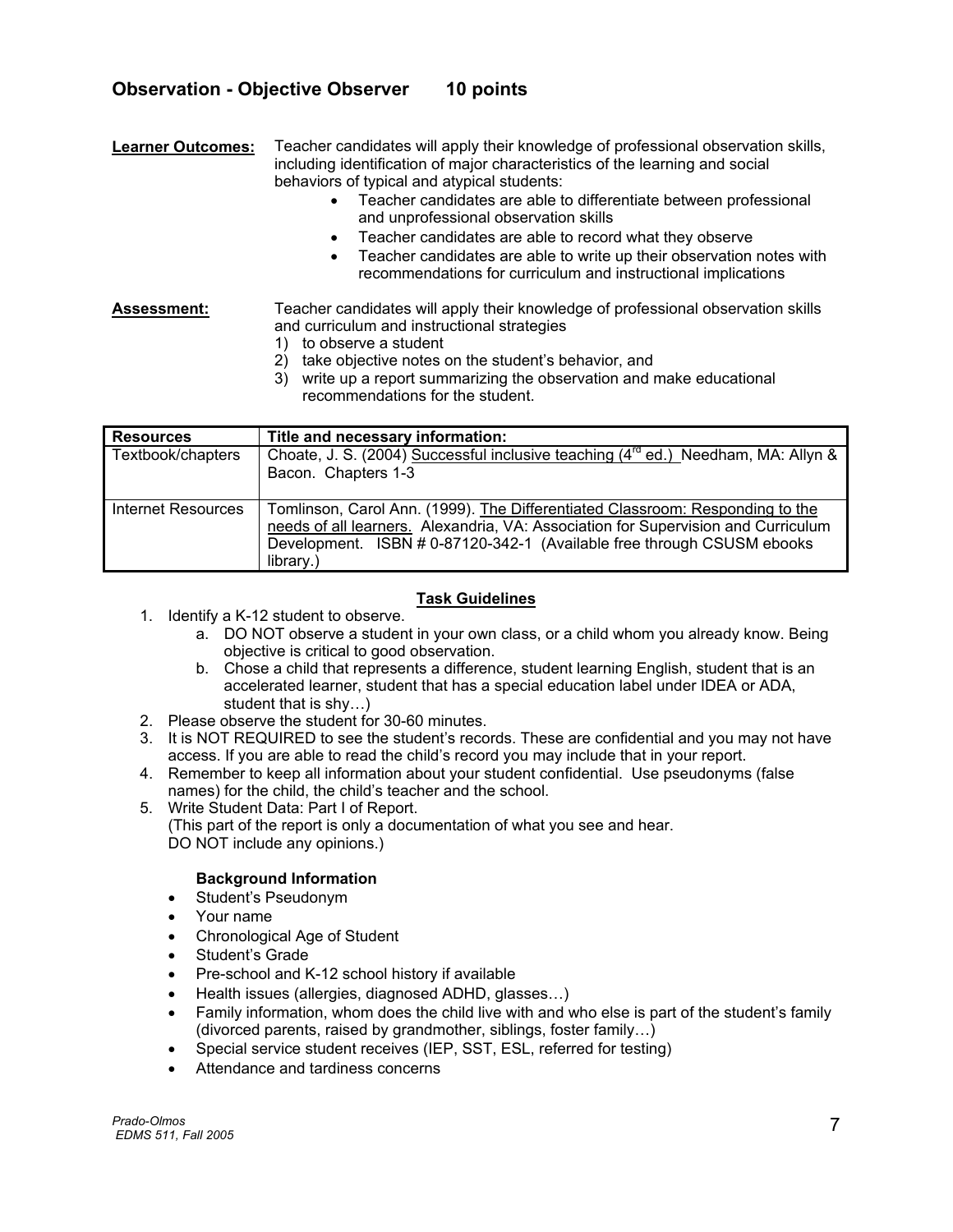# **Placement**

- What program is student receiving students from
- Where is student receiving those services?
- What portion of the day is the student in general education?
- What portion is student in other placements?
- How have the students unique needs and services impacted their success/progress in school?
- Describe the setting in which you observed the student in detail
	- o What does the room look like?
	- o Where is the student in the room?
	- o Who are the educators in the room?
	- o What proximity do the educators have with the student?
	- o What students are near the student you are observing?

### **Performance**

- Describe how the student's body language
- Describe the student's facial expressions
- Describe the student's actions/activities
- Describe the student's verbal and nonverbal interactions with peers and adults
- What does the student do to show their learning?
- Describe verbal and nonverbal interactions adults have with student
- Describe verbal and nonverbal interactions peers have with student
- 6. Write Observation Summary & Recommendations: Part II of Report (This is the only place you can share your opinions.)

# **Summary**

- Describe the students areas of strength
- Describe the students areas of need
- Use data from observation to support your assessment

# **Recommendations**

- What are your recommendations for adaptations?
	- o Content
	- o Process
	- o Product
- What are your recommendations for behavior management (seating arrangement, contract, management strategies…) to help this student succeed?
- What does the student need to succeed?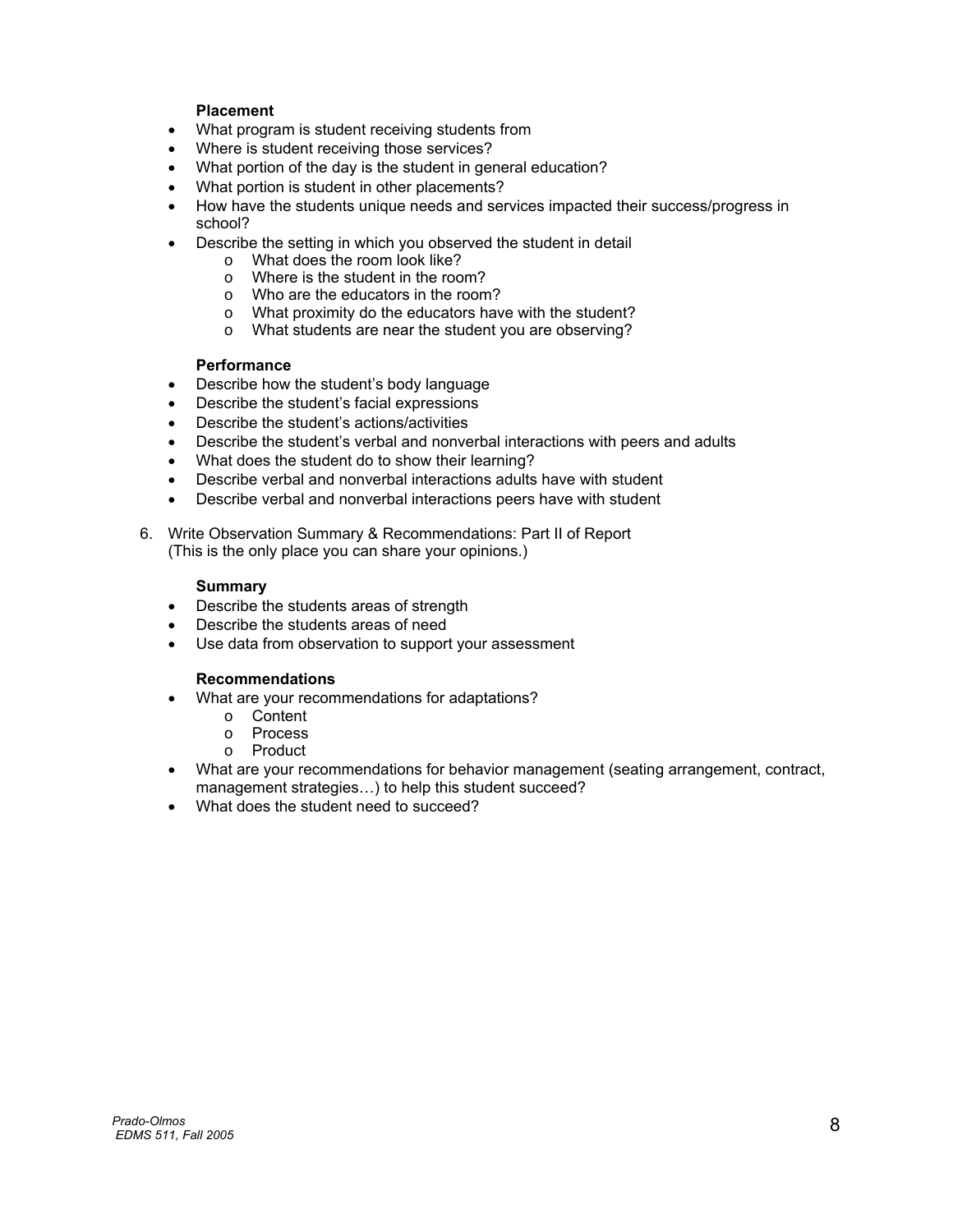# **Student Observation Rubric**

| Elements                          | Beginning to Meet<br>Expectations<br>0.5 points               | Approaching<br>Expectations<br>1 point                          | <b>Meets</b><br>Expectations<br>2 points                           | Total<br>Points |
|-----------------------------------|---------------------------------------------------------------|-----------------------------------------------------------------|--------------------------------------------------------------------|-----------------|
| Student Background<br>Information | Less than 100%<br>of areas are<br>covered                     | 100% of<br>information<br>covered but not<br>covered in detail  | Cover all areas<br>with rich detail                                |                 |
| <b>Student Placement</b>          | Less than 100%<br>of areas are<br>covered                     | 100% of<br>information<br>covered but not<br>covered in detail  | Cover all areas<br>with rich detail                                |                 |
| <b>Student Performance</b>        | Less than 100%<br>of areas are<br>covered                     | 100\% of<br>information<br>covered but not<br>covered in detail | Cover all areas<br>with rich detail                                |                 |
| <b>Observation Summary</b>        | Most areas are<br>covered                                     | All areas are<br>covered                                        | All areas are<br>covered and data<br>is used to support<br>summary |                 |
| Educational<br>Recommendations    | General<br>recommendations<br>are provided for<br>most areas. | General<br>recommendations<br>are provided for<br>all areas     | Specific<br>recommendations<br>are provided for<br>all 3 areas.    |                 |
| <b>Total Points</b>               |                                                               |                                                                 |                                                                    | /10             |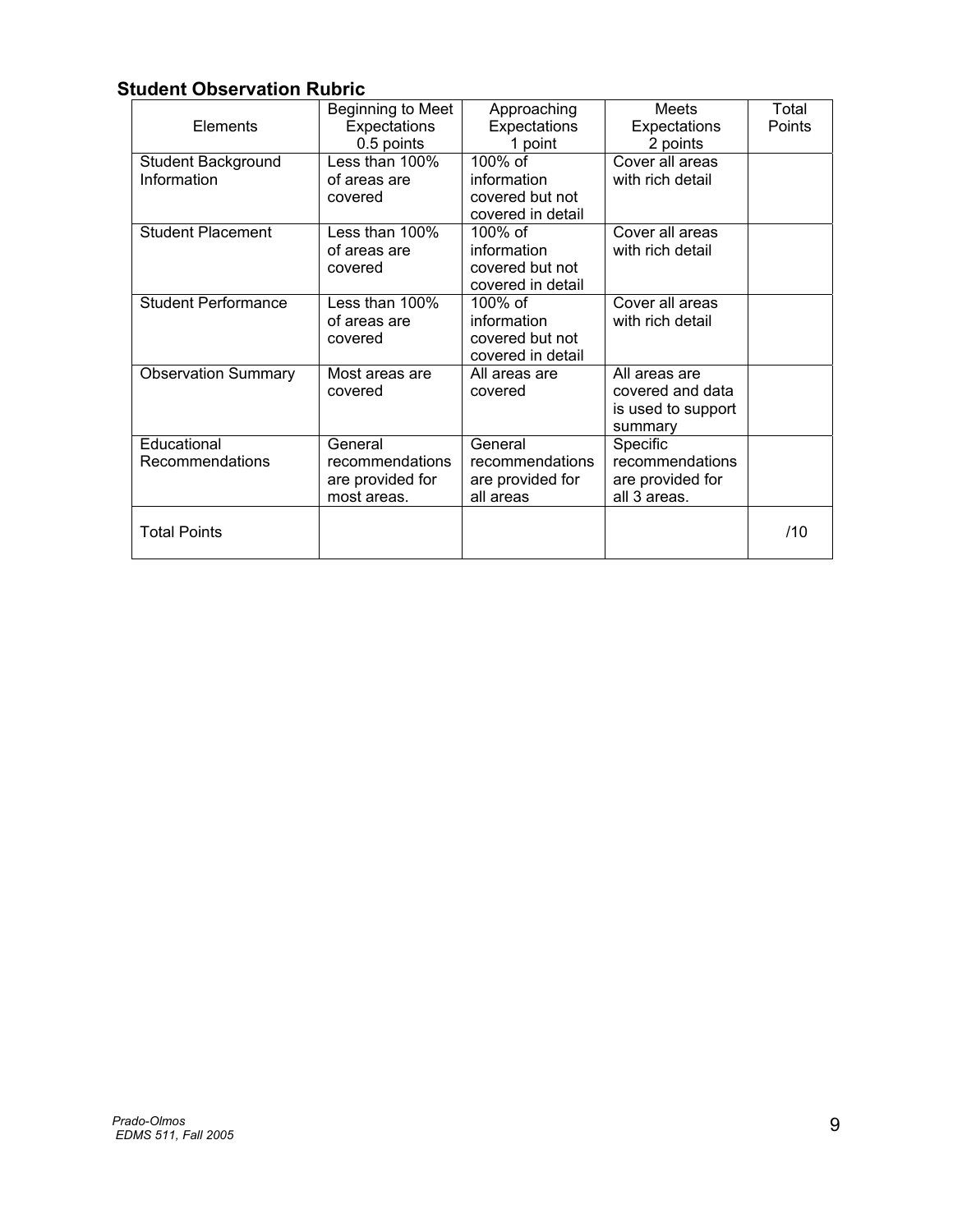# **Differentiated Lesson Plan 20 points**

**Learner Objectives:** Teacher candidates will be able to design a lesson that differentiates content, process and product to maximize learning for students with diverse needs.

**Assessment:** Teacher candidates will write a lesson plan that differentiates content, process, and product for students learning English, students that are accelerated learners, and students with special needs.

**Preparation:** Before beginning assignment teacher candidates read the following resources and demonstrate the ability to complete the prerequisite skills.

| <b>Resources</b>  | Title and necessary information:                                                       |
|-------------------|----------------------------------------------------------------------------------------|
| Textbook/chapters | Choate, J. S. (2000) Sucessful inclusive teaching $(3^{rd}$ ed.). Needham, MA: Allyn & |
|                   | Bacon. Chapters16                                                                      |
|                   | Pierangelo, Roger, & Giuliani, George A. (2001). What Every Teacher Should             |
|                   | Know about Students with Special Needs: Promoting Success in the classroom.            |
|                   | Champaign, IL: Research press.                                                         |
|                   | Villa, Richard, & Thousand, Jacquelyn. (1995). Creating an inclusive school.           |
|                   | Alexandria, VA: ASCD. Chapters To Be Assigned                                          |
| Internet Site(s)  | Tomlinson, Carol Ann. (1999). The Differentiated Classroom: Responding to the          |
|                   | needs of all learners. Alexandria, VA: Association for Supervision and Curriculum      |
|                   | Development. ISBN # 0-87120-342-1 (Available free through CSUSM ebooks<br>library.)    |
|                   | ELD Standards - http://www.cde.ca.gov/re/pn/fd/documents/englangdev-stnd.pdf           |
|                   |                                                                                        |
|                   | <b>COE Lesson Format form CSUSM website</b>                                            |

### **Prerequisite skills:**

- Teacher candidates are able to write a lesson plan using the COE lesson format.
- Teacher candidates are able to differentiate curriculum and instruction based on content, process, and product as define by Carol Ann Tomlinson (1999).
- Teacher candidates are able to use information about students' readiness range (skills, reading, thinking & information), learning profiles, interests, talents, and culture to differentiate curriculum and instruction (Tomlinson, 1999).
- Teacher candidates are able to identify strategies to meet the needs o
	- o Students learning English (including differentiation for Beginning, Intermediate, and Advanced levels)
	- o Student that are accelerated learners as referred to by Piergangelo & Giuliani (2001)<br>
	Students that need special education support under IDEA &/or ADA as referred to by
	- Students that need special education support under IDEA &/or ADA as referred to by Choate (2000), Piergangelo & Giuliani (2001), and Villa & Thousand (1995)

# **Task Guidelines**

- 1. Design a lesson plan using COE lesson format.
- 2. Describe what you know about the learners and their context in detail. When describing students that are learning English and their levels of language acquisition, students that are accelerated learners, and students that need special education supports under IDEA &/or ADA include, readiness range (skills, reading, thinking & information), learning profiles, interests, talents, and culture for all students.
- 3. Design a differentiated lesson plan. Consider the lesson you are revising, what content, process and products does the lesson incorporate? How could you revise the lesson to differentiate How could you revise the lesson to differentiate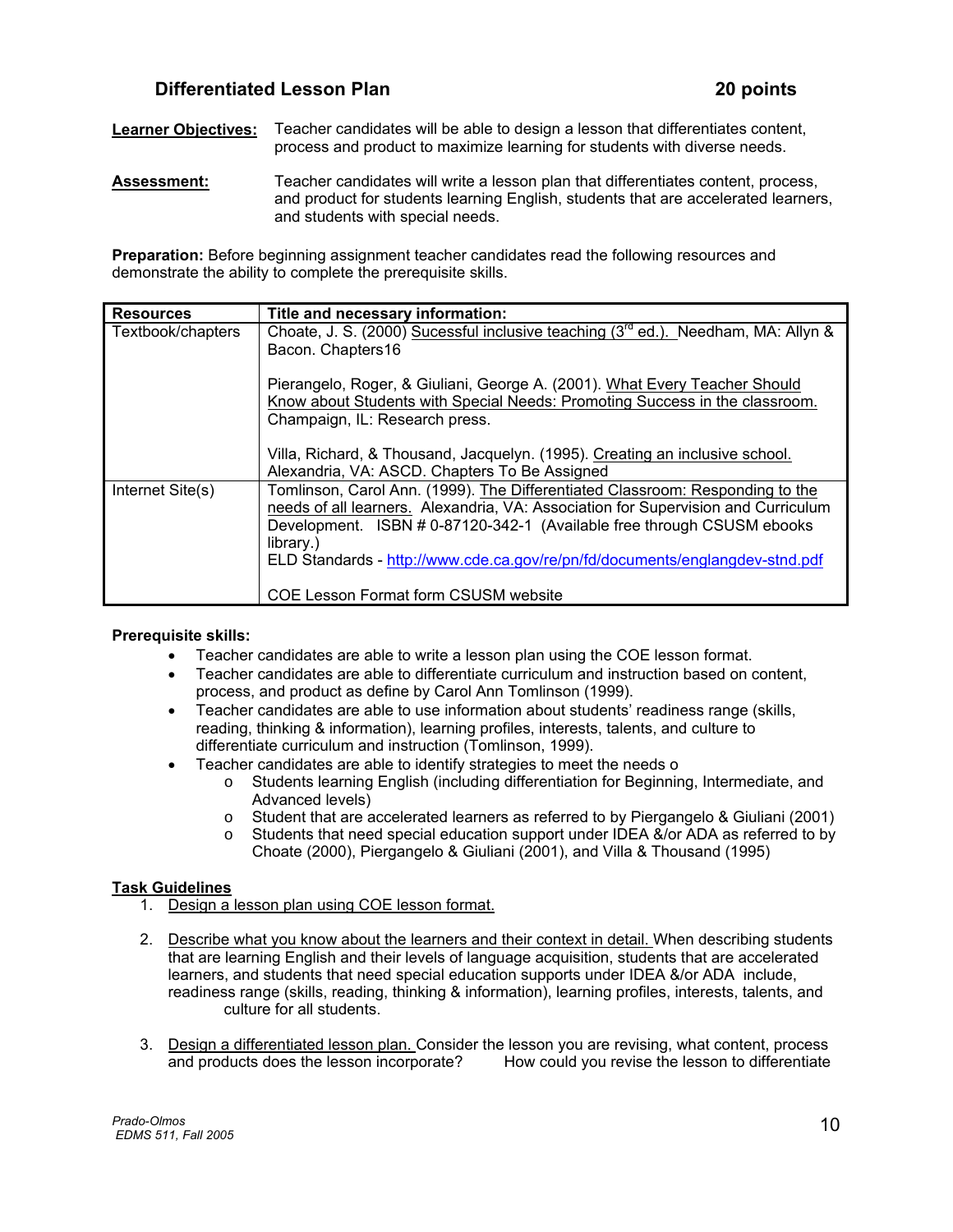the content, process, or product for your students learning English, for your accelerated learners and your students with special needs? Address their individual needs based on their readiness (skills, reading, thinking & information), learning profile, interests, talents, and culture.

4. Plan Implementation. Accommodations need to be provided with dignity. All students need to feel comfortable and supported to maximize learning. What will you do to create an environment so the whole community values differentiation?

| Elements                          | Beginning to<br>Meet<br>Expectations<br>1 point                                                                                                                                  | Approaching<br>Expectations<br>3 points                                                                                                                                                | MeetsExpectations<br>5 points                                                                                                                                               | Total<br>Points |
|-----------------------------------|----------------------------------------------------------------------------------------------------------------------------------------------------------------------------------|----------------------------------------------------------------------------------------------------------------------------------------------------------------------------------------|-----------------------------------------------------------------------------------------------------------------------------------------------------------------------------|-----------------|
| <b>Facts About Learners</b>       | <b>Identify number</b><br>of students that<br>are learning<br>English, students<br>that are<br>accelerated, and<br>students with<br>special ed. labels<br>under IDEA &/or<br>ADA | & describe each<br>students'<br>readiness range<br>(skills, reading,<br>thinking &<br>information),<br>learning profiles,<br>interests, talents,<br>and culture                        | & identify the<br>students<br>educational<br>implications based<br>on their label and<br>their readiness<br>range, learning<br>profiles, interests,<br>talents, and culture |                 |
| Differentiation plan              | Insufficient and<br>minimally<br>appropriate<br>modifications are<br>unclearly linked<br>to student needs<br>in a disorganized<br>instructional plan                             | Some appropriate<br>modification<br>loosely linked to<br>student needs in<br>an organized<br>instructional plan                                                                        | Sufficient and<br>appropriate<br>modifications are<br>directly linked to<br>student needs in a<br>seamless and well-<br>organized<br>instructional plan                     |                 |
| Differentiation<br>Implementation | <b>Differentiations</b><br>provided for<br>some students,<br>but not all                                                                                                         | Differentiation is<br>used in a way<br>that highlights<br>students'<br>differences and<br>does not support<br>students to feel<br>important and<br>valuable<br>members of<br>community | <b>Differentiation</b><br>strategies are<br>seamless and in<br>place for all<br>students, so that<br>students feel<br>important and<br>valuable members<br>of the community |                 |
| <b>Assessment Plan</b>            | Assessment tools<br>are inappropriate<br>and not linked to<br>instructional<br>objective                                                                                         | Assessment tools<br>and criteria are<br>appropriate but<br>loosely linked to<br>instructional<br>objectives                                                                            | Assessment tools<br>and criteria are<br>appropriate and<br>clearly linked to<br>instructional<br>objectives                                                                 |                 |
| <b>Total Points</b>               |                                                                                                                                                                                  |                                                                                                                                                                                        |                                                                                                                                                                             | /20             |

# **Differentiated Lesson Plan Rubric**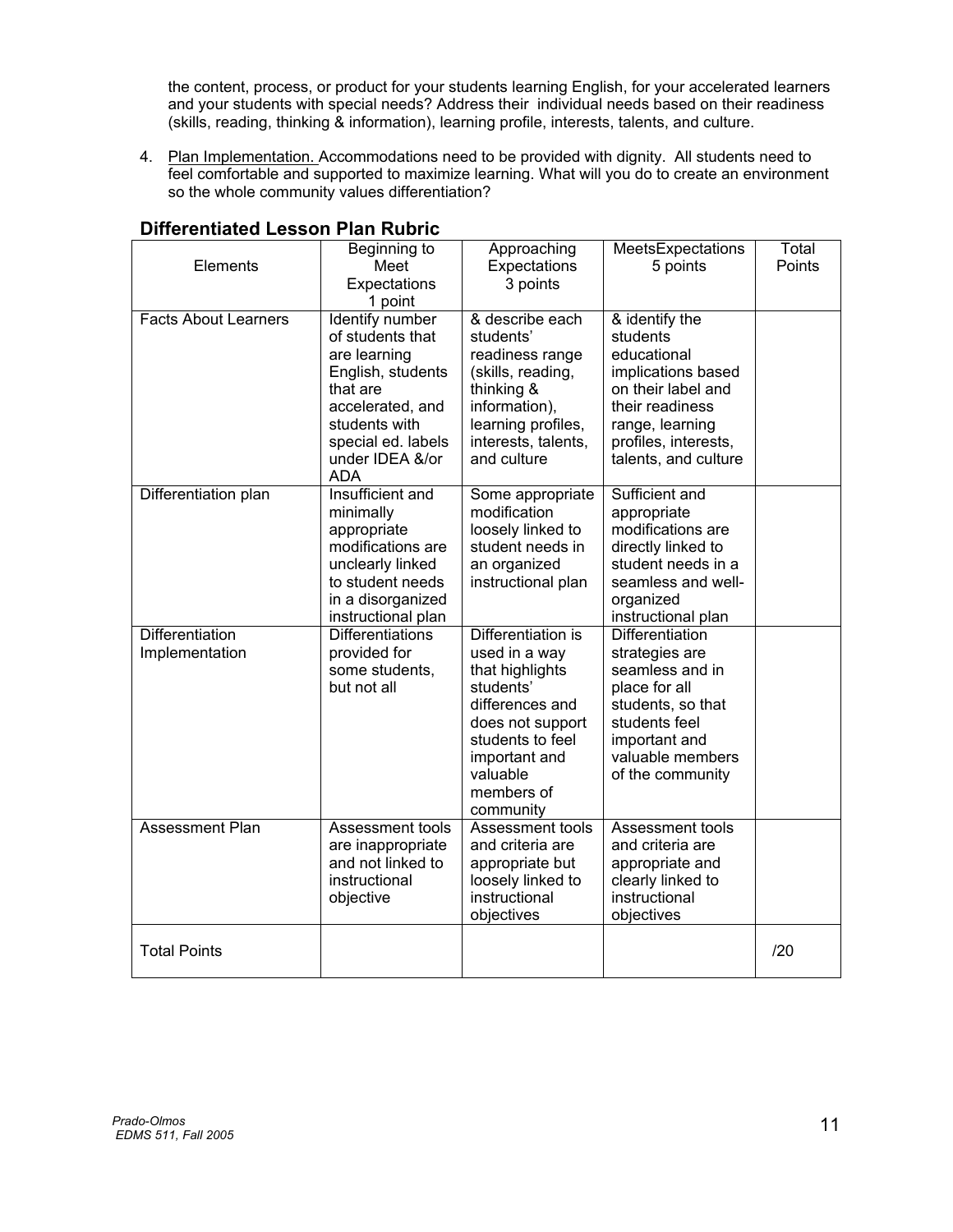**Learner Objectives:** Knowledge and skill in conducting and participating in the Student Study Team general education pre-referral process

**Assessment:** Teacher candidates apply their knowledge of the SST processes for avoiding special education referral by participating in a simulation of an SST meeting regarding a child with a selected classroom challenge.

> Teacher candidates create an annotated bibliography of articles and Web sites that provide information about the student's challenge and strategies for supporting the student to be successful in the class

| Resource(s):                   | Title and necessary information:                                                                                                                                                                                                                                                                             |
|--------------------------------|--------------------------------------------------------------------------------------------------------------------------------------------------------------------------------------------------------------------------------------------------------------------------------------------------------------|
| Textbook/pages                 | Choate, J.S. (2000) Successful inclusive teaching: Proven ways to detect and<br>correct special needs (3 <sup>rd</sup> ed.), pp 1-17. Boston: Allyn & Bacon. (ISBN 0-205-<br>$30621 - 7$<br>Chapter 16                                                                                                       |
| Supplemental Print<br>Material | SST Lecturette by Jacqueline Thousand, Professor, CSUSM, College of Education                                                                                                                                                                                                                                |
| Video/segment                  | Video Segment # 1 "Promoting Success for All Students" The Inclusion Series<br>(1998) Weland Prods/KCET and Allyn & Bacon. (ISBN 0-205-29111-2)<br>Video Segment # 3 "Working Together – The Collaborative Process" The Inclusion<br>Series (1998) Weland Prods/KCET and Allyn & Bacon. (ISBN 0-205-29111-2) |

# **TASK AND GUIDELINES**

### **Context**

The Student Study Team (SST) process is a general education function and general education teacher responsibility. It is a state-mandated prevention and intervention process and structure that must exist at every California school. The SST process is designed to address students' learning needs PRIOR to even thinking about referral for special education assessment. Some disabilities are more obvious and present themselves prior to school entry. Other high incident disabilities such as learning disabilities (e.g., language, mathematics, written expression) often develop in response to academic demands. Further, there are a great many children without disabilities who struggle in school because English is not their first language or because the instructional approaches used by their teachers do not match their learning styles (i.e., preferred areas of Multiple Intelligences). Most students respond positively when their classroom teachers seeks ideas and support from professional peers through the SST process.

### **Objectives**

The objectives of having you participate in a mock SST meeting are to give you the opportunity to:

- demonstrate effective use of the SST model
- demonstrate the various roles of the SST members
- examine support options for students based upon their unique individual characteristics
- demonstrate the use of prereferral strategies as the preferred response (over formal special education referral) to resolve problems
- clarify the initial procedures involved in identifying students for special education support

### **Preparation**

Read the SST Lecturette and Chapter 16 of Choate.

*Prado-Olmos EDMS 511, Fall 2005* <sup>12</sup>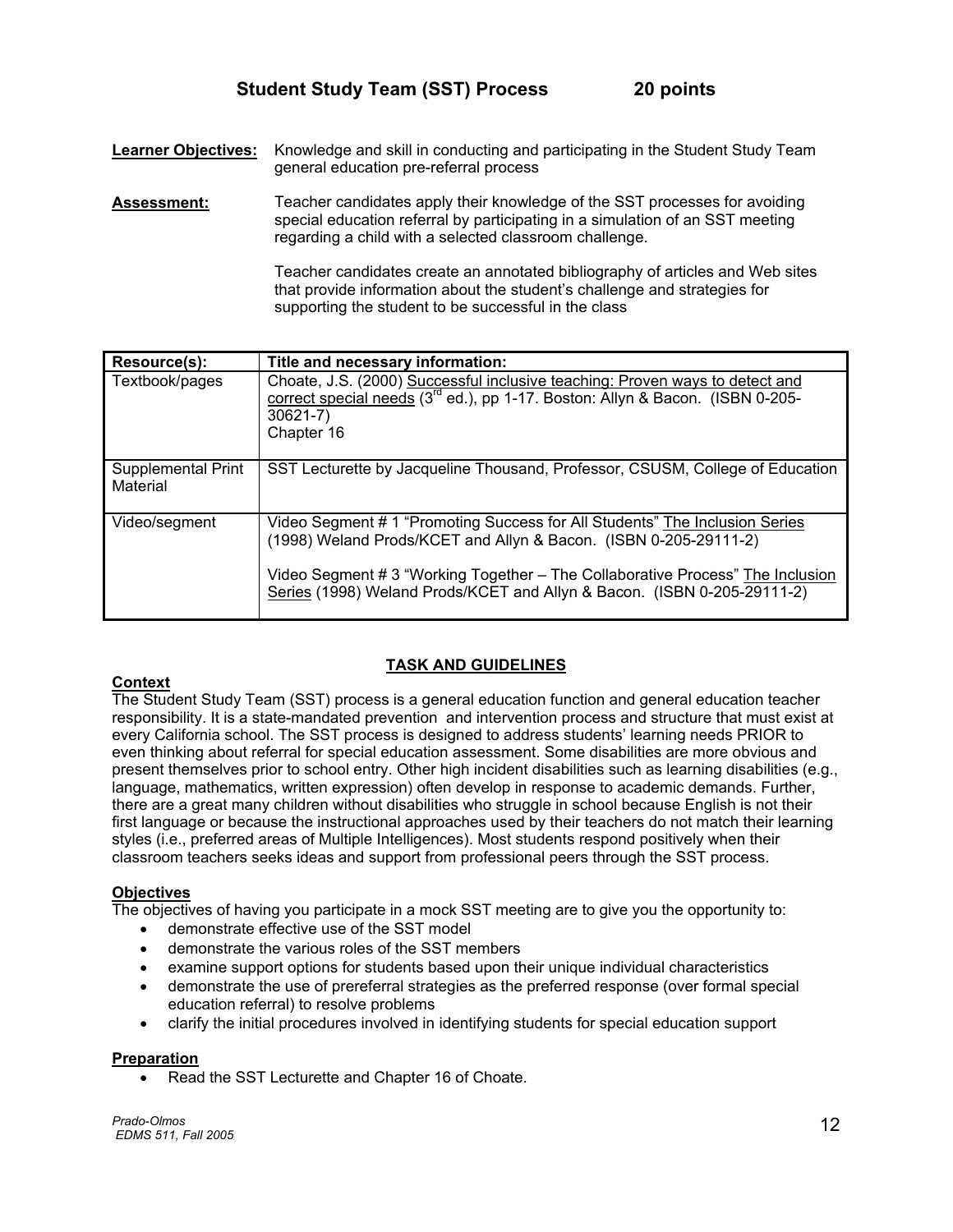- Visit a Web site that you find
- Watch the video segments #1 and #3 of the Inclusion Series that models the SST process and the elements of effective collaborative teaming.

### **Assignment Description**

Each class member will be assigned to an SST team of 5 members. Each member of the group will fulfill one of the following roles and the corresponding assigned tasks. Each member will participate in a SST roleplay. Each student will write up a reflection on their group experience.

**Roles Tasks**

**PREVIOUS TEACHER CONTROLLER CONTROLLER BUT A DATA SHEET/SUMMARY SHEET** PARENT PARENT DATA SHEET/SUMMARY SHEET CURRENT TEACHER **EXECUTE:** THE DATA SHEET/SUMMARY SHEET RESOURCE SPECIALIST DATA SHEET/SUMMARY SHEET DATA SHEET/SUMMARY SHEET

# **The Tasks:**

- Complete a data sheet of observed characteristics of the student's behavior and learning or behavioral challenges, how the child's characteristics affect school performance, and possible strategies for supporting the student.
- Complete the SST Summary Sheet with each column filled out in items that will be covered in the of SST role play
- Answer guiding questions provided
- On your own, find two annotated bibliographies per team member of articles and/or web sites that provide information about the challenging student characteristic and strategies for supporting the student. Each annotation is to include a starting paragraph the briefly summarizes the article. A second paragraph will summarize your reaction (e.g., interesting new information, conflicting perspectives, challenging point) to the article. Use APA format in referencing the article or web site.
- After completing the inclass SST roleplay and discussion, go to your electronic portfolio and write a

response to theses prompts:

- Articulate the rationale for inclusive educational opportunities for all students.
- What were the strengths and needs of the student you had an SST meeting for?
- What principles of universal design guided the groups decision for differentiating instruction?
- What strategies were identified to support the student? Provide examples of natural peer supports (e.g., partner learning, peer tutoring, classroom meetings), collaborative teaching and learning methods, and other appropriate materials and technologies (including assistive technologies) to a) create a caring classroom community in which students value one another's differences, b) develop the social competence of and relationships among class members, and c) meet the educational and social/emotional needs of the student.
- Describe what your role will be at future SST meetings?
- How will you prepare for SST meetings?
- What was useful about this experience?
- How will this experience inform your teaching?

### For further reading:

Kluth, P., Villa, R., & Thousand, J. (Dec. 2001/Jan 2002) 'Our school doesn't offer inclusion' and other legal blunders. Educational Leadership, 59 (4), 24 – 27.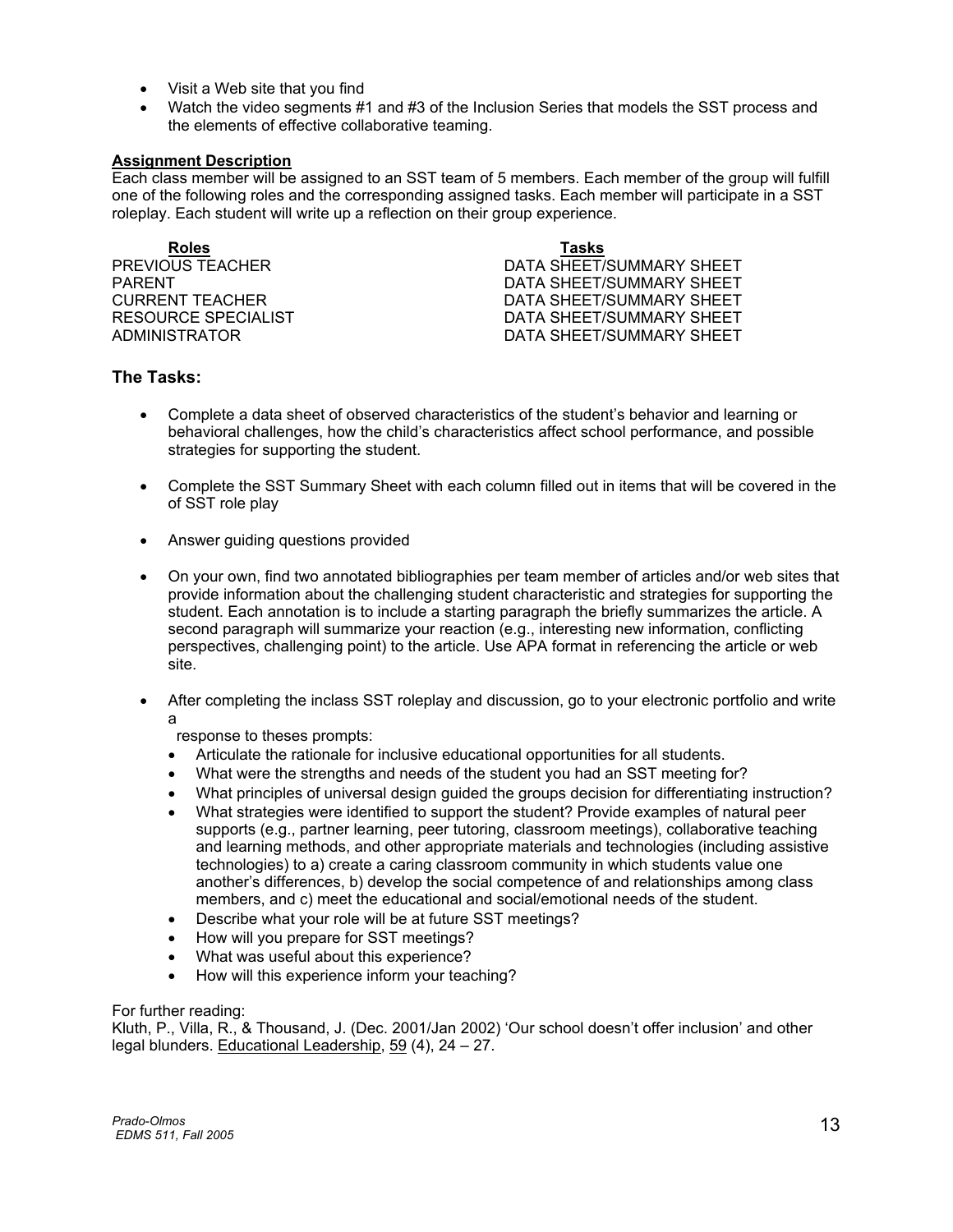# **SST Summary Form Community Community Form Community Party Date of Meeting**

**\_\_\_\_\_\_\_\_\_\_\_** 

|                  |                 |                                    | Primary Language <b>Example 2018</b> Crade <b>Example 2018 Example 2018 Example 2018 Example 2018 Example 2018 Example 2018 Example 2018 Example 2018 Example 2028 Example 2028 Example 2028 Example 2028 Exa</b> |                  |                                                        | $M$ <sub>___</sub> F |                      |
|------------------|-----------------|------------------------------------|-------------------------------------------------------------------------------------------------------------------------------------------------------------------------------------------------------------------|------------------|--------------------------------------------------------|----------------------|----------------------|
|                  |                 |                                    |                                                                                                                                                                                                                   |                  |                                                        |                      |                      |
| <b>STRENGTHS</b> | <b>CONCERNS</b> | <b>KNOWN</b><br><b>INFORMATION</b> | <b>KNOWN</b><br><b>MODIFICATION</b><br>$S (+/-)$                                                                                                                                                                  | <b>QUESTIONS</b> | <b>STRAT</b><br>EGIES/<br><b>BRAIN</b><br><b>STORM</b> | <b>ACTIONS</b>       | WHO/<br><b>WHEN</b>  |
|                  |                 |                                    |                                                                                                                                                                                                                   |                  |                                                        |                      |                      |
|                  |                 |                                    |                                                                                                                                                                                                                   |                  |                                                        |                      |                      |
|                  |                 |                                    |                                                                                                                                                                                                                   |                  |                                                        |                      |                      |
|                  |                 |                                    |                                                                                                                                                                                                                   |                  |                                                        |                      |                      |
|                  |                 |                                    |                                                                                                                                                                                                                   |                  |                                                        |                      |                      |
|                  |                 |                                    |                                                                                                                                                                                                                   |                  |                                                        |                      |                      |
|                  |                 |                                    |                                                                                                                                                                                                                   |                  |                                                        |                      |                      |
|                  |                 |                                    |                                                                                                                                                                                                                   |                  |                                                        |                      |                      |
|                  |                 |                                    |                                                                                                                                                                                                                   |                  |                                                        |                      | Follow<br>Up<br>Date |
|                  |                 |                                    |                                                                                                                                                                                                                   |                  |                                                        |                      |                      |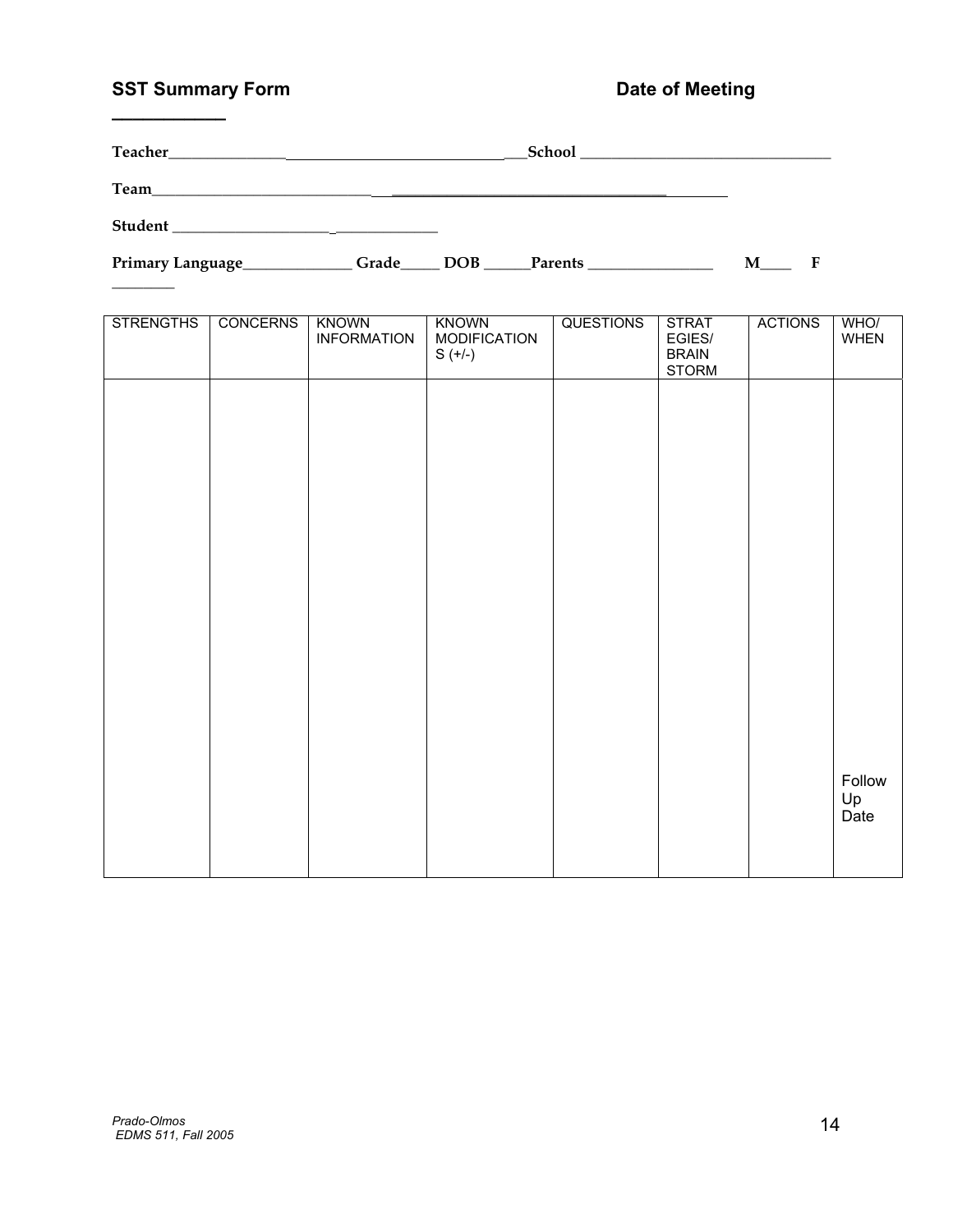# **Student Study Team (SST) Simulation Rubric for In class Activity**

(This will not be graded, but it can be a great tool to initiate class discussion of the success of the SST meeting.)

| Element                                                                                                                         | <b>Developing</b><br>.5 points                                                                     | <b>Approaches</b><br><b>Expectations</b><br>1 point                                                                                                | <b>Meets Expectations</b><br>2 points                                                                                                                                                              | Total |
|---------------------------------------------------------------------------------------------------------------------------------|----------------------------------------------------------------------------------------------------|----------------------------------------------------------------------------------------------------------------------------------------------------|----------------------------------------------------------------------------------------------------------------------------------------------------------------------------------------------------|-------|
| <b>Know School Families</b><br>(Student Data Sheet,<br><b>Intervention Plan and</b><br><b>Meeting Interactions)</b>             | No indication<br>that the<br>school took<br>the time to<br>know the<br>family and<br>their needs.  | Some of the needs of<br>the family were<br>understood, i.e. family<br>members, language,<br>literacy, family<br>dynamics.                          | There is a description of the<br>family (in Data Sheet) and the<br>family's needs are taken into<br>consideration in planning the<br>student's intervention plan.                                  |       |
| <b>Knows Student</b><br>(As Indicated on Student<br><b>Data Sheet, Intervention</b><br><b>Plan and Meeting</b><br>Interactions) | Some of the<br>student's<br>strengths,<br>needs,<br>language,<br>and culture<br>are<br>understood. | The student's<br>strengths, needs,<br>language, and culture<br>are understood and<br>addressed in plan.                                            | The student's strengths,<br>needs, language, and culture<br>are understood so well that the<br>team can incorporate the<br>child's life outside of school<br>into the plan.                        |       |
| Development of<br><b>Interventions</b>                                                                                          | The<br>intervention<br>plan is brief<br>and vague.                                                 | The intervention plan<br>demonstrates an<br>understanding of the<br>student's uniqueness<br>and addresses the<br>student's strengths<br>and needs. | The intervention plan<br>demonstrates an<br>understanding of student's<br>uniqueness and addresses the<br>student's strengths and needs<br>for cognitive, affective and<br>psychomotor objectives. |       |
| Implementation and<br><b>Monitoring Interventions</b>                                                                           | There is no<br>clear plan<br>how<br>interventions<br>will be<br>implemented<br>or monitored.       | There is a clear plan<br>for implementing and<br>monitoring<br>interventions.                                                                      | There is a clear plan for<br>implementing and monitoring<br>interventions. A plan is set to<br>communicate progress of<br>interventions to all school and<br>family members.                       |       |
| <b>Use of Resources</b>                                                                                                         | No resources<br>were<br>mentioned in<br>the<br>intervention<br>plan.                               | School resources were<br>identified in the<br>intervention plan.                                                                                   | School, community, and family<br>resources were considered<br>and identified in the<br>intervention plan.                                                                                          |       |
| <b>Continued</b><br>on next page                                                                                                |                                                                                                    |                                                                                                                                                    |                                                                                                                                                                                                    |       |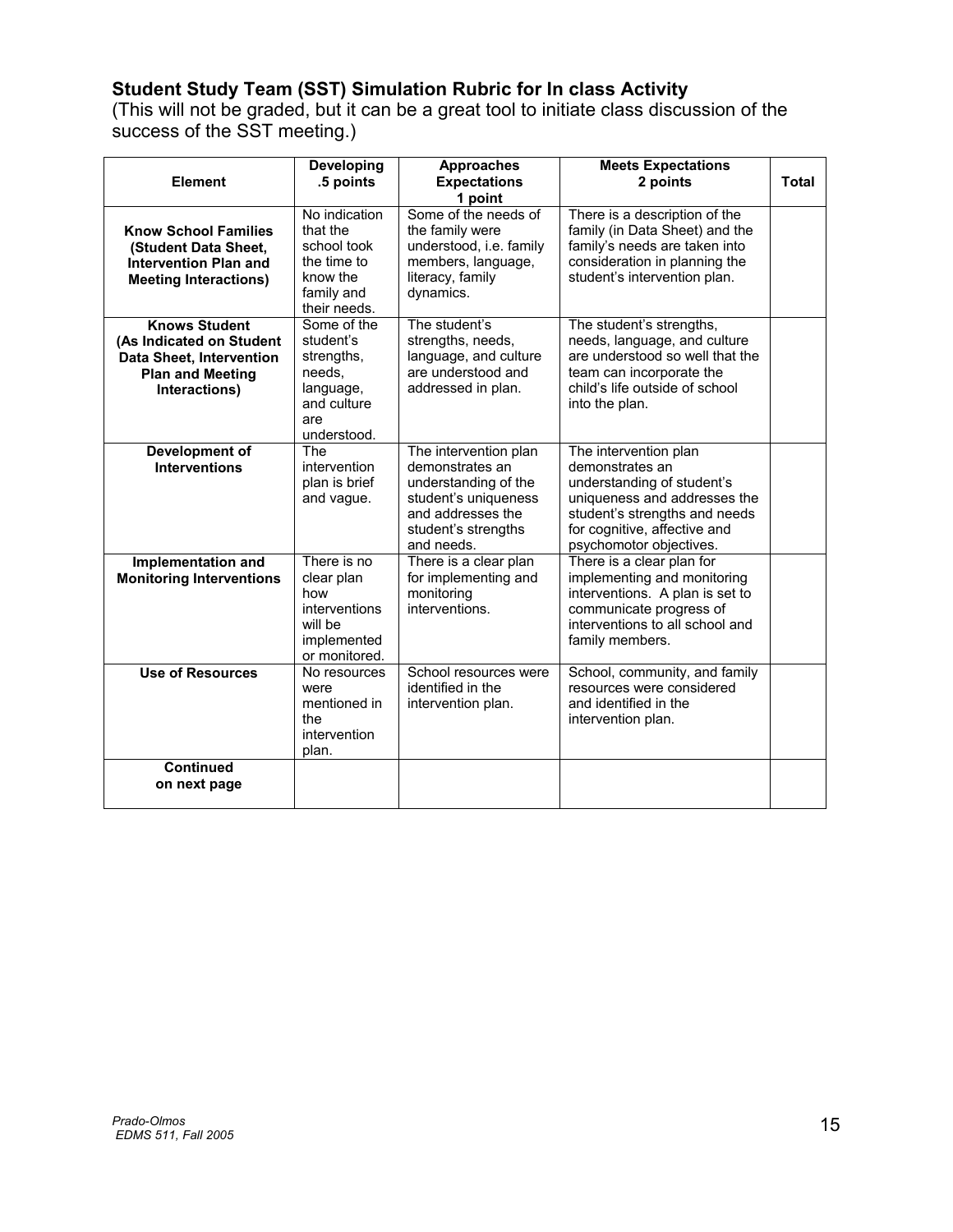| Element                                                                                                                                                                                                                                     | <b>Developing</b><br>.5 points                                                           | <b>Approaches</b><br><b>Expectations</b><br>1 point                                                    | <b>Meets Expectations</b><br>2 points                                                                                                                                                                                                                                      | <b>Total</b> |
|---------------------------------------------------------------------------------------------------------------------------------------------------------------------------------------------------------------------------------------------|------------------------------------------------------------------------------------------|--------------------------------------------------------------------------------------------------------|----------------------------------------------------------------------------------------------------------------------------------------------------------------------------------------------------------------------------------------------------------------------------|--------------|
| <b>Role Representations</b>                                                                                                                                                                                                                 | Minimum of 5<br>SST roles<br>were<br>represented.                                        | More than 5 SST<br>roles were<br>represented and<br>modeled the<br>responsibilities of<br>each member. | More than 5 SST roles were<br>represented with a detailed<br>description of each member in<br>SST Binder addressing<br>relationship w/ student, unique<br>talents, background, interests,<br>and experiences that make this<br>individual an invaluable member<br>of team. |              |
| <b>Student Summary Sheet</b><br>& Meeting Interactions<br>1. Discuss student<br>strengths<br>2. Discuss areas of<br>concern<br>3. Discuss interventions<br>and plan for implementation<br>4. Solicit parent input<br>5. Plan follow-up mtg. | 75 % of SST<br>Summary<br>Sheet<br>completed &<br>4 or less<br>SST steps<br>implemented. | 90% of SST<br><b>Summary Sheet</b><br>completed & all 5<br>steps implemented.                          | 100% of SST Summary Sheet<br>completed & all 5 steps<br>implemented.                                                                                                                                                                                                       |              |
| <b>SST Binder</b><br>1. SST Summary Sheet<br>2. Student Data Sheet<br>3. Cover Sheet<br>4. Annotated bibliographies<br>for each team member                                                                                                 | Completes 4<br>or less.                                                                  | Completes all 5.                                                                                       | Completes all 5 with detail &<br>professionalism.                                                                                                                                                                                                                          |              |
| <b>Total</b>                                                                                                                                                                                                                                |                                                                                          |                                                                                                        |                                                                                                                                                                                                                                                                            | 16           |

| <b>Element</b>                                           | <b>Developing</b>                                                                                                                                                 | <b>Approaches Expectations</b>                                                                                                                               | <b>Meets Expectations</b>                                                                                                                                     | <b>Total</b>   |
|----------------------------------------------------------|-------------------------------------------------------------------------------------------------------------------------------------------------------------------|--------------------------------------------------------------------------------------------------------------------------------------------------------------|---------------------------------------------------------------------------------------------------------------------------------------------------------------|----------------|
| <b>SST</b><br><b>Summary</b><br>and<br><b>Reflection</b> | 1 point<br><b>Briefly summarizes</b><br>assignment and<br>responsibilities. Includes<br>little self-reflections and<br>makes no connections to<br>future practice | 2 points<br>Summarizes the assignment<br>and responsibilities and<br>includes a superficial self-<br>reflection and few<br>connections to future<br>practice | 4 points<br>Summarizes the assignment<br>and responsibilities and<br>includes an in-depth self-<br>reflection and strong<br>connections to future<br>practice |                |
| <b>Total</b>                                             |                                                                                                                                                                   |                                                                                                                                                              |                                                                                                                                                               | $\overline{4}$ |
| <b>GRAND</b><br><b>TOTAL</b>                             |                                                                                                                                                                   |                                                                                                                                                              |                                                                                                                                                               | 20             |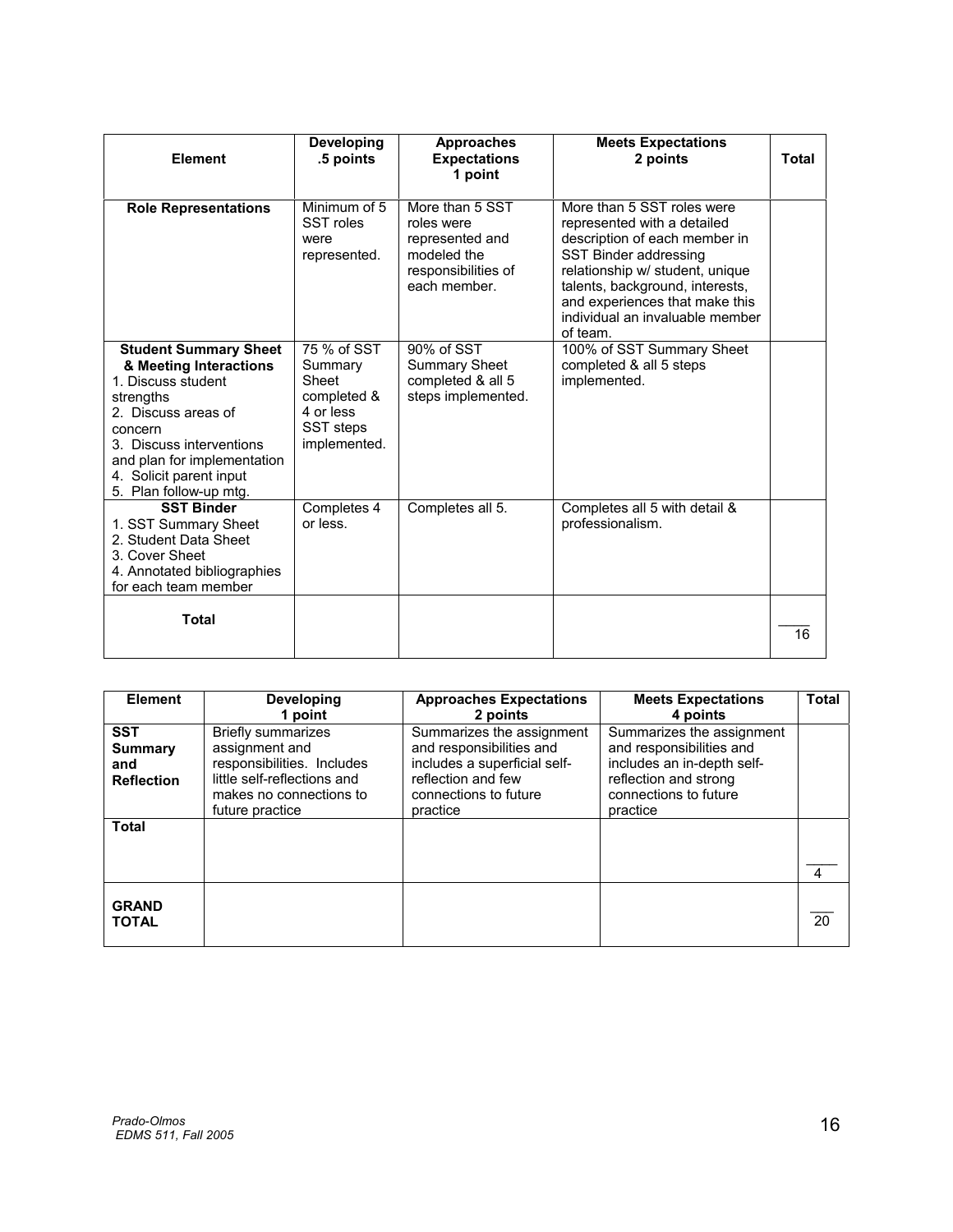**Learner Objectives:** Teacher candidates will be able to design a classroom management plan for students with diverse needs.

**Assessment:** Teacher candidates will write a classroom management plan that addresses all six levels of the discipline pyramid from prevention to individualized support plans. Teacher candidates will identify a minimum of three beliefs about teaching and learning and show how their beliefs are implemented in the strategies at each of the six different discipline levels. Students will be required to describe a minimum of 4 strategies at each pyramid level. 1-2 strategies at each level must cite a theory or discipline model.

**Preparation:** Before beginning assignment teacher candidates read the following resources and demonstrate the ability to complete the prerequisite skills.

| <b>Resources</b>  | Title and necessary information:                                                                                                                                                     |
|-------------------|--------------------------------------------------------------------------------------------------------------------------------------------------------------------------------------|
| Textbook/chapters | Choate, J. S. (2000) Sucessful inclusive teaching (3 <sup>rd</sup> ed.). Needham, MA: Allyn &                                                                                        |
|                   | Bacon. Chapters To Be Assigned                                                                                                                                                       |
|                   | Thousand, Villa, & Nevin. (2002)." Discipline Pyramid," Creativity and Collaborative<br>Learning: The practical guide to empowering students, teachers and families, 2 <sup>nd</sup> |
|                   | ed. Baltimore, MA: Brookes Publishing. P. 143                                                                                                                                        |
|                   | Villa, Richard, & Thousand, Jacquelyn. (1995). Creating an inclusive school.<br>Alexandria, VA: ASCD. Chapters To Be Assigned                                                        |
| Internet Site(s)  | Visit a website                                                                                                                                                                      |

Prerequisite skills:

- Teacher candidates are able to identify their beliefs about teaching and learning as related to student behavior.
- Teacher candidates are able to differentiate the six levels of of the discipline pyramid
- Teacher candidates are able to use information about students' readiness range (skills, reading, thinking & information), learning profiles, interests, talents, and culture to determine appropriate discipline approaches (Thousand, Villa & Nevine)
- Teacher candidates are able to identify strategies to meet the needs of
	- o Students learning English (including differentiation for Beginning, Intermediate, and Advanced levels)
	- o Student that are accelerated learners a
	- $\circ$  Students that need special education support under IDEA &/or ADA as referred to by Choate (2000), Villa & Thousand (2002)

### **Task Guidelines**

1. Identify a minimum of three core beliefs you have about teaching and learning and how those impact your classroom management plan. Read 3 or more discipline theories/classroom management models from texts or websites

2. Do the following activities: .

- a. Observe a classroom teacher and identify what their educational beliefs are and how they implement those beliefs in their management approach.
- b. Interview a teacher about their educational beliefs and how they implement those beliefs in their classroom management plans.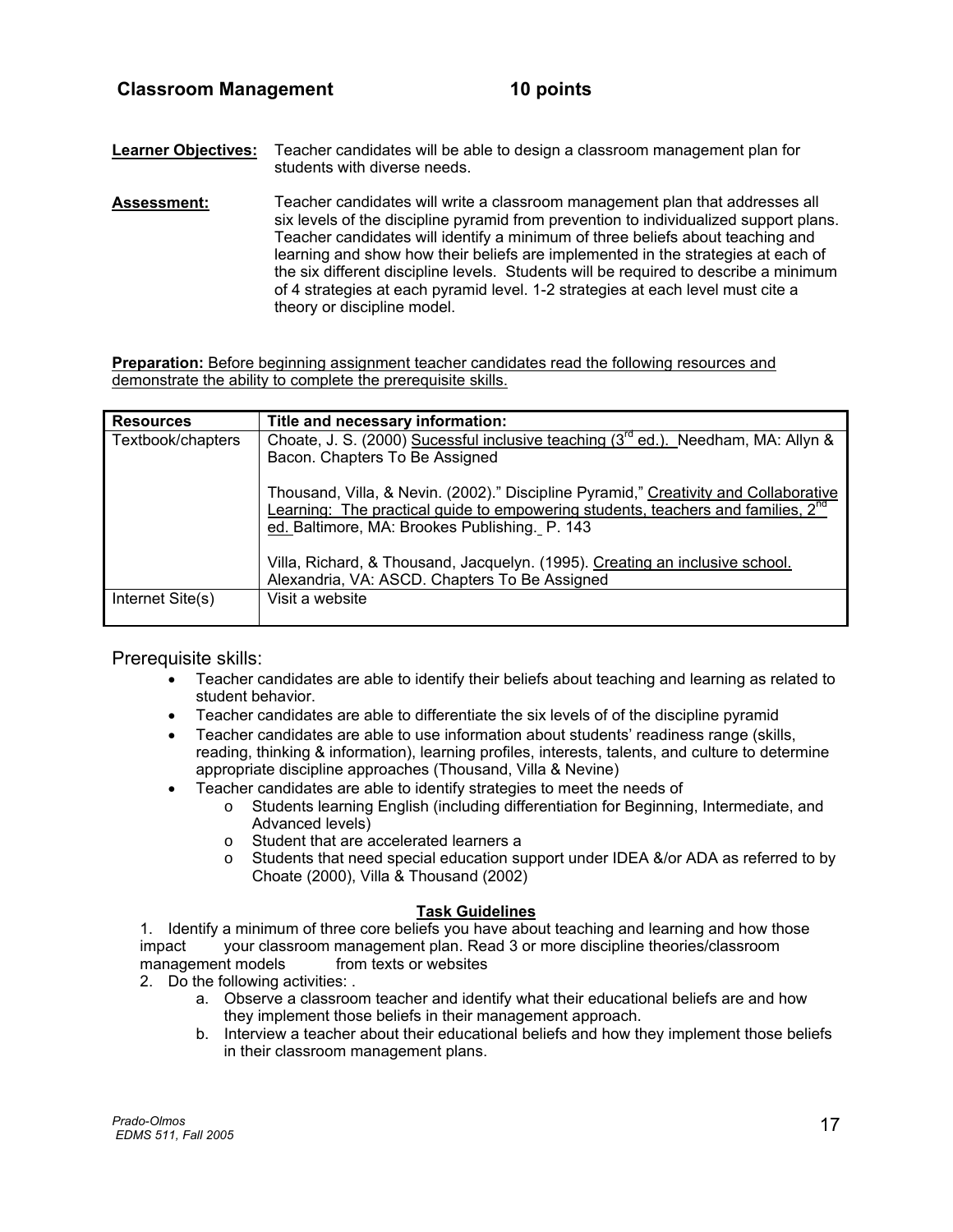3. Describe what management strategies you will use at each of the six levels of the discipline pyramid from prevention to individualized support plans. Make sure your action plan implements your beliefs.

| Elements                                               | Approaching<br>Expectations<br>1 point                                      | <b>Meets</b><br>Expectations<br>2 points                                                                                                                | Total<br>Points |
|--------------------------------------------------------|-----------------------------------------------------------------------------|---------------------------------------------------------------------------------------------------------------------------------------------------------|-----------------|
| <b>Educational Beliefs</b>                             | Identify 1-2<br>beliefs.                                                    | Identify 3<br>educational<br>beliefs, describe<br>how they will be<br>implemented in<br>your classroom<br>management<br>plan.                           |                 |
| Define your<br>management plan                         | Describe 1-3<br>strategies for<br>each level of<br>discipline plan          | Describe 4 or<br>more strategies<br>for each level of<br>pyramid.                                                                                       |                 |
| Implementation of<br>educational beliefs               | Some of your<br>strategies are<br>linked to your<br>educational<br>beliefs. | Each strategy is<br>clearly linked to<br>one of your<br>educational<br>beliefs.                                                                         |                 |
| <b>Citations</b>                                       | 1 or less citations<br>for each area of<br>pyramid                          | 1-2 citations for<br>each level of<br>pyramid.                                                                                                          |                 |
| Organization of<br><b>Classroom Management</b><br>Plan | All areas are<br>covered, but not<br>easy to locate.                        | All areas are<br>covered, a<br>navigations<br>system is well<br>implement to<br>allow reader to<br>locate and<br>comprehend<br>each area of<br>pyramid. |                 |
| <b>Total Points</b>                                    |                                                                             |                                                                                                                                                         | /10             |

# **Classroom Management Plan Rubric**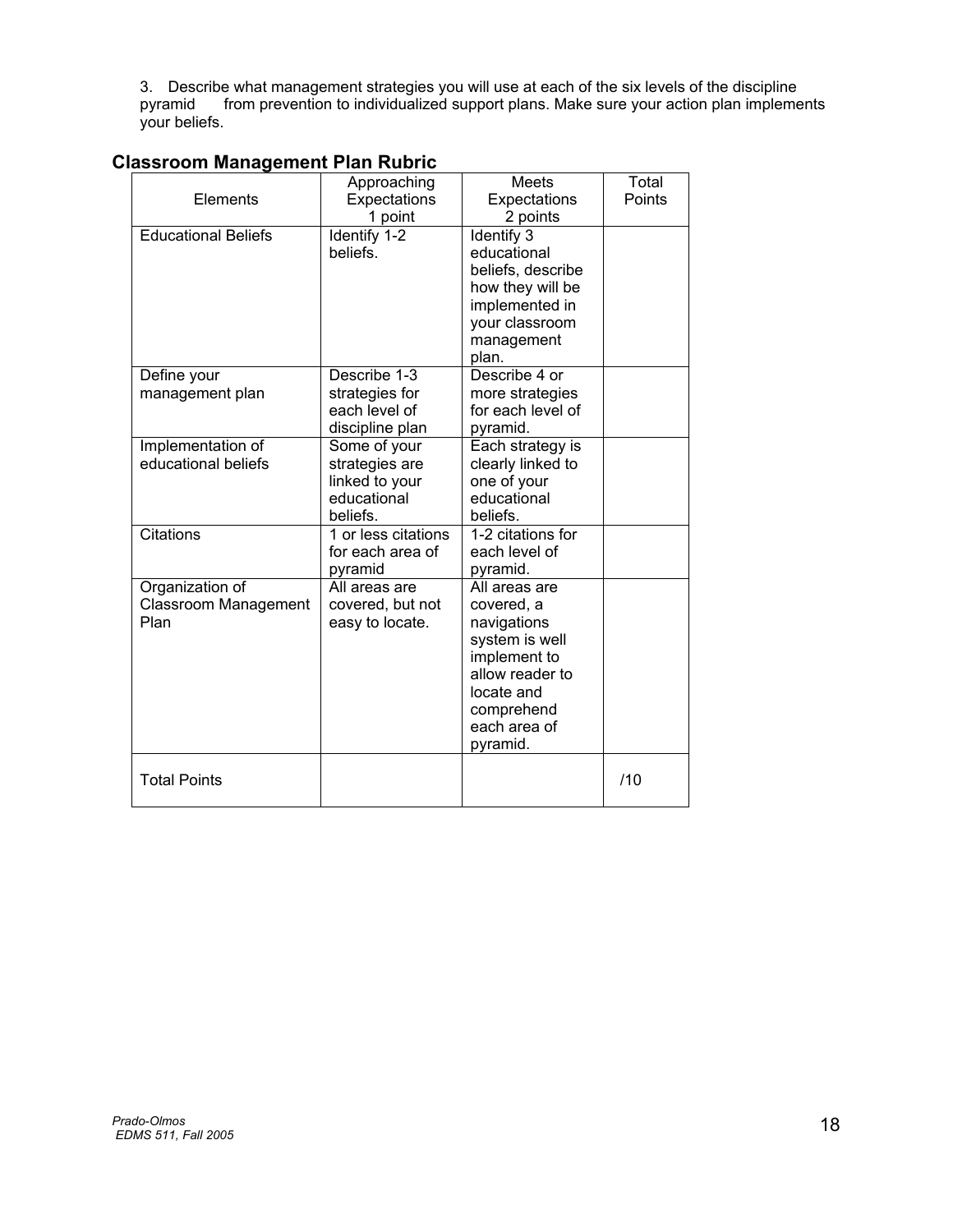# **Electronic Portfolio - TaskStream 10 points**

**Learner Objectives:** Knowledge and skill in creating an electronic portfolio.

Assessment: Teacher candidates apply what they have learned from the required assignments to the TPE's designated in a cogent, first person reflection in TaskStream.

> Teacher candidates will include all necessary components in their final submission of the electronic portfolio.

| Resource(s):     | Title and necessary information:                                                                                                                                                                               |
|------------------|----------------------------------------------------------------------------------------------------------------------------------------------------------------------------------------------------------------|
| Internet Site(s) | http://lynx.csusm.edu/coe/eportfolio/index.asp<br>This will take you to the CSUSM COE website where you can get help with how to<br>create your electronic portfolio and information on the required elements. |
|                  | http://www.taskstream.com<br>This is the TaskStream home page where you will register for Taskstream and<br>return to when working on your electronic portfolio.                                               |

# **Lesson Demonstration 10 Points**

**Learner Outcomes:** Develop as an instructor by preparing and organizing a lesson around a lesson you might teach or have taught in an elementary school classroom.

**Assessment:** Teaching activity including depth, analysis, and organization.

**Preparation-** Carefully select a lesson. Plan how to teach to your peers.

# **Process**

You are required to sign up to teach one lesson for one class session. You will also discuss an analysis of your teaching with your peers. **The whole activity should be no more than 15 minutes**. The activity should engage the class and allow us to examine the materials in a meaningful way. Select a lesson that you'd like to have feedback on. **You must provide a context and history to your lesson (i.e. Where was your placement, what were the students like, why did you teach this lesson). Provide a lesson plan to the class**. **In addition, you must write and present a reflective analysis of your teaching. Respond to the following:**

- Did you teach the lesson as planned? If not, what changes did you make to the lesson and why?
- How appropriate were your time allocations for the students, the content, and the planned instructional strategies and student activities?
- To what extent did the class/group as a whole achieve the academic learning goals of the lesson?
- How well did the lesson connect with the students' background and developmental information?
- In what ways did the environment in the classroom, including climate, rapport, routines, and procedures, contribute to student learning?
- In what ways was your lesson effective and what might you do differently to improve the lesson?

### **A lesson plan and 1-2 page reflection will be turned into the instructor.**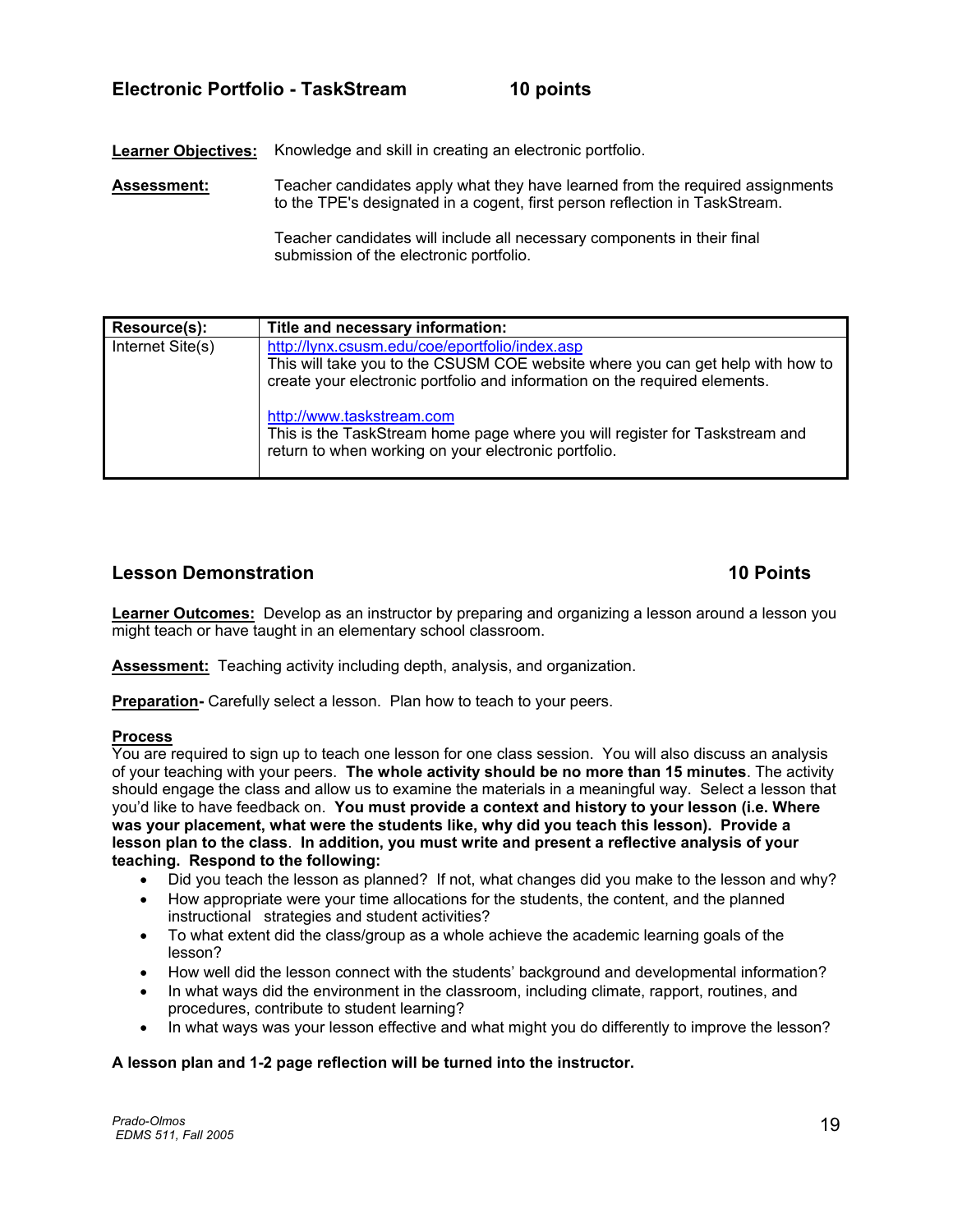# **Differentiated Lesson Plan Graphic Organizer**

# **Students with Special Needs**

| Differentiation Strategy: What will teacher do to<br>meet the students needs | Assessment: What will the student do to<br>display learning with specific differentiation.<br>How will you assess students learning? What<br>criteria will you use? |
|------------------------------------------------------------------------------|---------------------------------------------------------------------------------------------------------------------------------------------------------------------|
| <b>Content Differentiation</b>                                               |                                                                                                                                                                     |
| <b>Process Differentiation</b>                                               |                                                                                                                                                                     |
| <b>Product Differentiation</b>                                               |                                                                                                                                                                     |

### **Students that are Accelerated Learners**

| Differentiation Strategy: What will teacher do to<br>meet the students needs | Assessment: What will the student do to<br>display learning with specific differentiation.<br>How will you assess students learning? What<br>criteria will you use? |
|------------------------------------------------------------------------------|---------------------------------------------------------------------------------------------------------------------------------------------------------------------|
| <b>Content Differentiation</b>                                               |                                                                                                                                                                     |
| <b>Process Differentiation</b>                                               |                                                                                                                                                                     |
| <b>Product Differentiation</b>                                               |                                                                                                                                                                     |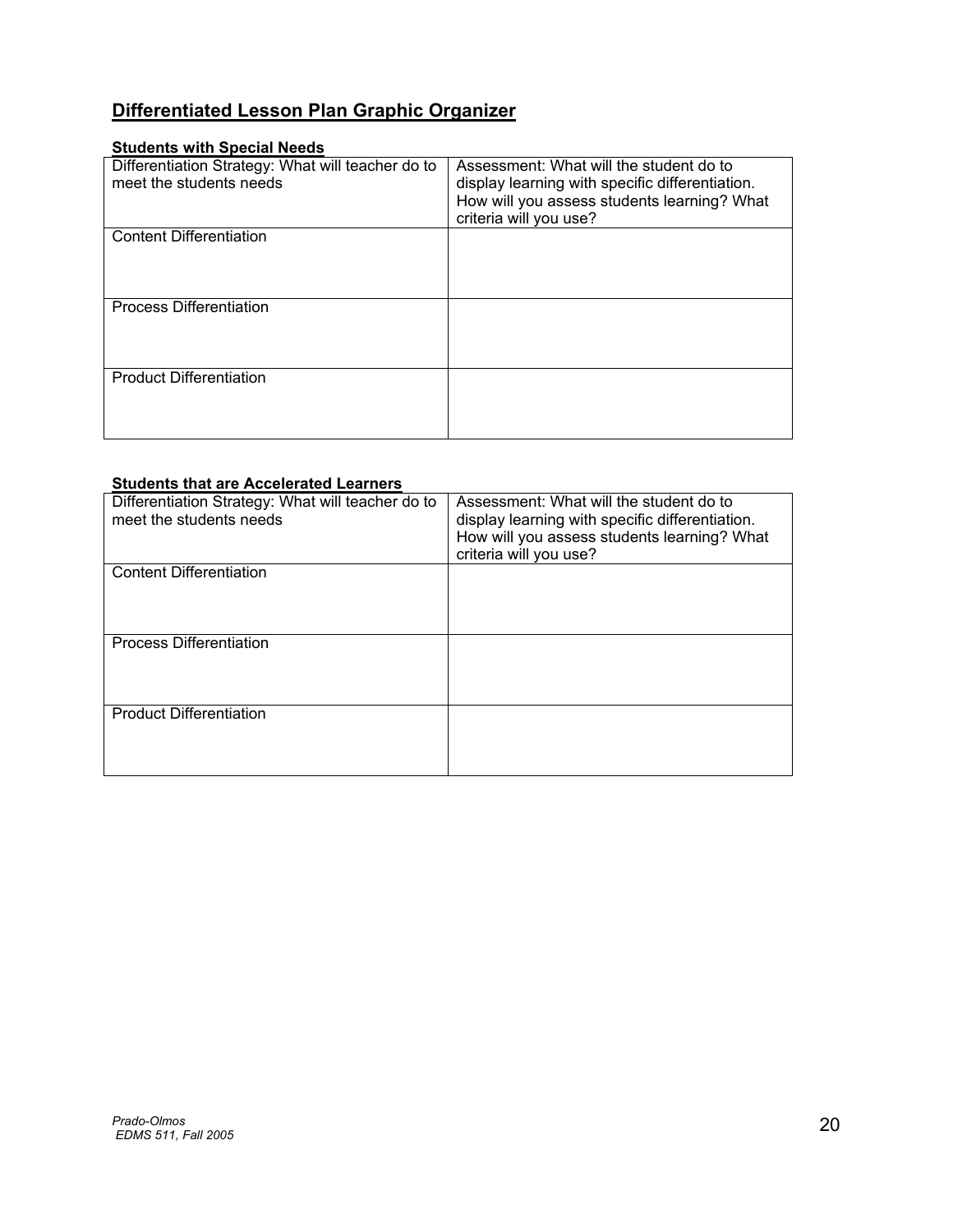# **Students Learning English - Beginning Level**

| Differentiation Strategy: What will teacher do to<br>meet the students needs | Assessment: What will the student do to<br>display learning with specific differentiation.<br>How will you assess students learning? What<br>criteria will you use? |
|------------------------------------------------------------------------------|---------------------------------------------------------------------------------------------------------------------------------------------------------------------|
| <b>Content Differentiation</b>                                               |                                                                                                                                                                     |
| <b>Process Differentiation</b>                                               |                                                                                                                                                                     |
| <b>Product Differentiation</b>                                               |                                                                                                                                                                     |

# **Students Learning English – Intermediate Level**

| Differentiation Strategy: What will teacher do to<br>meet the students needs | Assessment: What will the student do to<br>display learning with specific differentiation.<br>How will you assess students learning? What<br>criteria will you use? |
|------------------------------------------------------------------------------|---------------------------------------------------------------------------------------------------------------------------------------------------------------------|
| <b>Content Differentiation</b>                                               |                                                                                                                                                                     |
| <b>Process Differentiation</b>                                               |                                                                                                                                                                     |
| <b>Product Differentiation</b>                                               |                                                                                                                                                                     |

# **Students Learning English – Advanced Level**

| Differentiation Strategy: What will the teacher<br>do to meet the students' needs? | Assessment: What will the student do to<br>display learning with specific differentiation.<br>How will you assess students learning? What<br>criteria will you use? |
|------------------------------------------------------------------------------------|---------------------------------------------------------------------------------------------------------------------------------------------------------------------|
| <b>Content Differentiation</b>                                                     |                                                                                                                                                                     |
| <b>Process Differentiation</b>                                                     |                                                                                                                                                                     |
| <b>Product Differentiation</b>                                                     |                                                                                                                                                                     |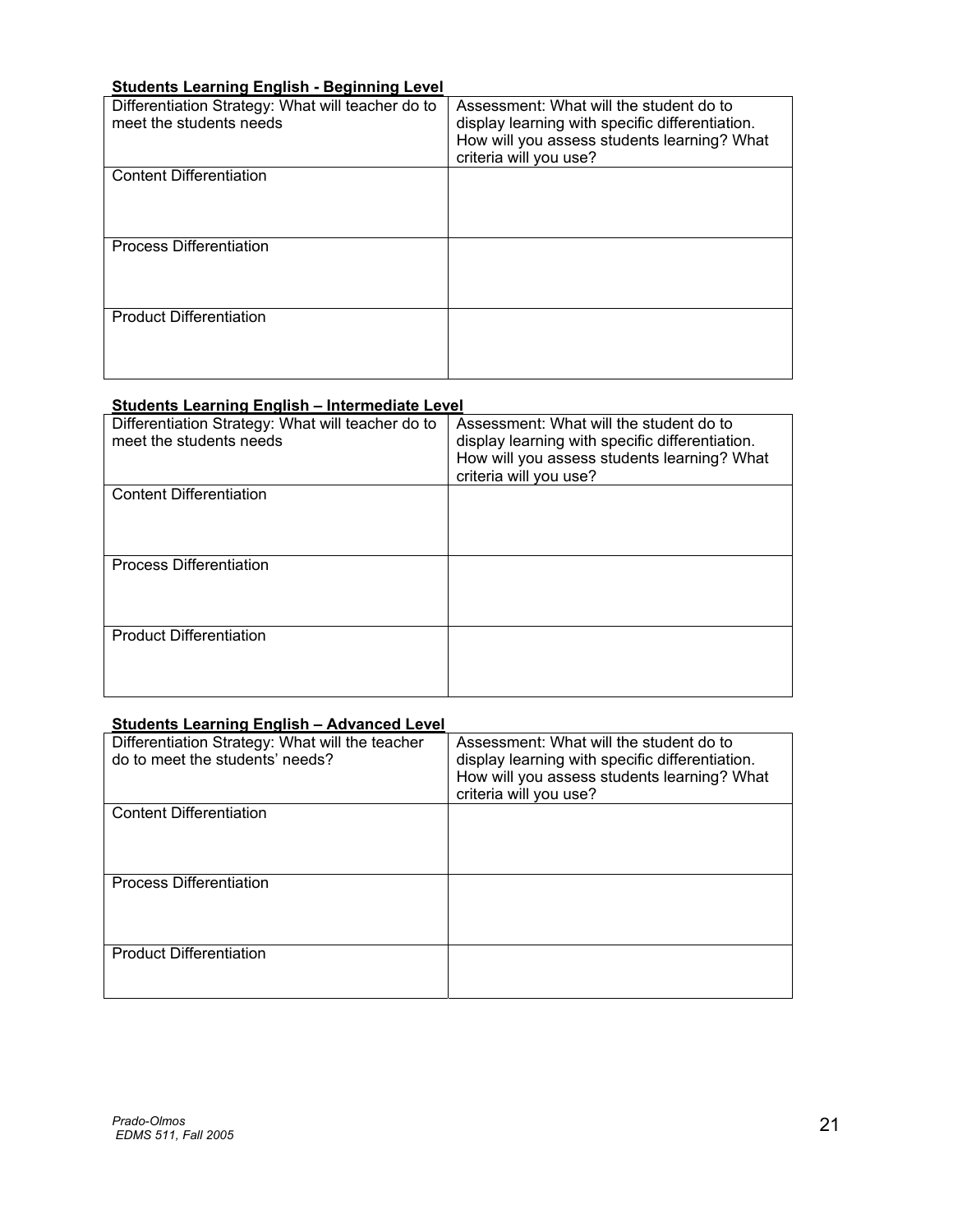# **Universal Backwards Lesson Design**

|                                    | WHAT?                                                                                                                                                                                                                                                                                                                                                                                                                                                                                                                                                                                                                                                 |
|------------------------------------|-------------------------------------------------------------------------------------------------------------------------------------------------------------------------------------------------------------------------------------------------------------------------------------------------------------------------------------------------------------------------------------------------------------------------------------------------------------------------------------------------------------------------------------------------------------------------------------------------------------------------------------------------------|
| <b>BEFORE</b><br><b>LESSON</b>     | Facts about the learner<br>Content/Context<br>Product/Assessment<br>Management/Discipline considerations<br>$\bullet$                                                                                                                                                                                                                                                                                                                                                                                                                                                                                                                                 |
|                                    | I<br>N<br>T<br>Anticipatory set<br>$\overline{O}$                                                                                                                                                                                                                                                                                                                                                                                                                                                                                                                                                                                                     |
| <b>DURIN</b><br>G<br><b>LESSON</b> | Teacher Input<br>Direct Instruction<br>$\Omega$<br>Modeling<br>$\circ$<br>Exemplars/Non-Exemplars<br>Demonstration<br>T<br>Н<br>Guided Practice/Progress Modeling<br>$\mathbb{R}$<br>Scaffolds and Supports<br>$\circ$<br>O<br>Monitor and Adjust, if needed<br>$\circ$<br>U<br>Check for understanding<br>$\circ$<br>G<br>H<br><b>Independent Practice/Formative Assessment</b><br><b>Benchmark Criteria for Assessment</b><br>$\circ$<br>Closure/Summative Assessment<br>Students summarize learning<br>$\circ$<br>Check that objectives were met<br>O<br>Transfer<br>B<br>E<br><b>Extension Activities</b><br>$\bigcirc$<br>Y<br>Research Projects |
|                                    | Home Fun<br>O<br><b>Enrichment Activities</b><br>N<br>D                                                                                                                                                                                                                                                                                                                                                                                                                                                                                                                                                                                               |
| <b>AFTER</b><br><b>LESSON</b>      | Reflection<br>Successes to repeat<br>$\circ$<br>Revisions to make<br>$\circ$                                                                                                                                                                                                                                                                                                                                                                                                                                                                                                                                                                          |